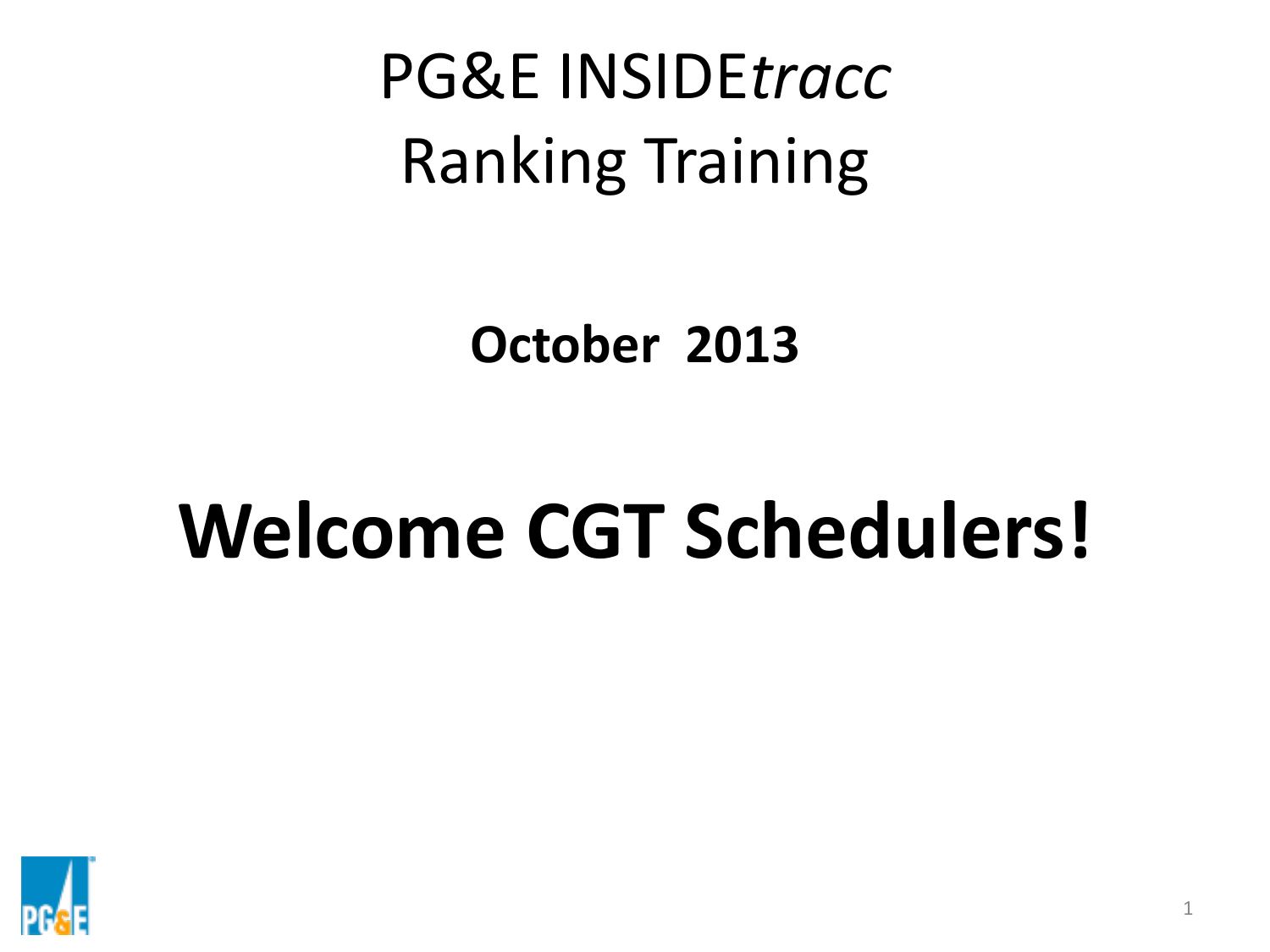#### PG&E INSIDE*tracc* Ranking Training Agenda

| <b>Activity</b>                  | <b>Moderator</b>  |
|----------------------------------|-------------------|
| <b>LUNCH</b>                     | N/A               |
| Safety / Introductions / Welcome | Margi Janopaul    |
| Let's Talk Ranking!              | <b>Brian Mohr</b> |
| <b>Break</b>                     | N/A               |
| Q & A                            | All               |
| New "Portal" Screen              | Laura Lapera      |
| Q & A                            | All               |
| <b>Closing comments</b>          | Margi Janopaul    |

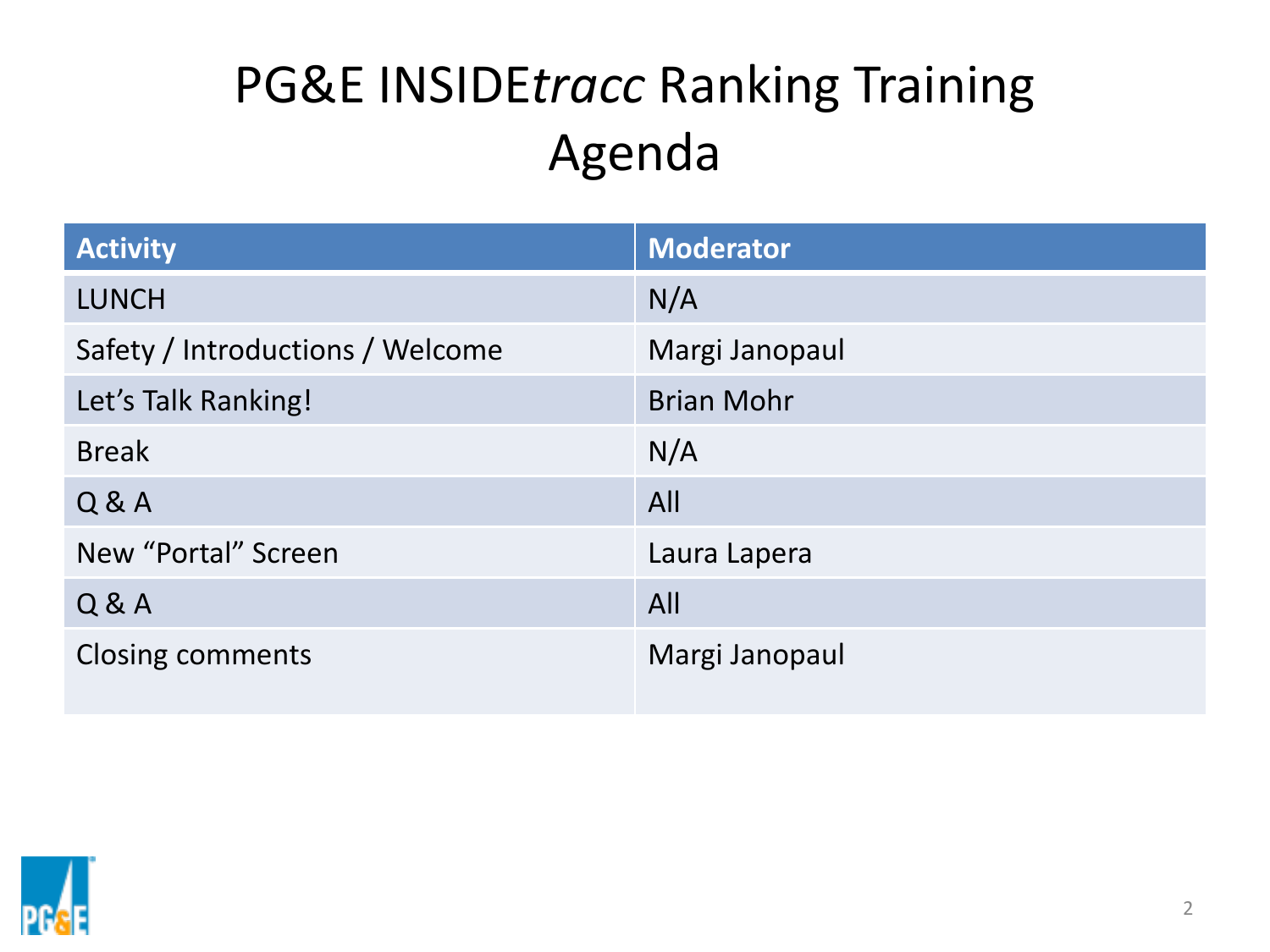Background

- LOFO (**L**ast **O**n **F**irst **O**ff) Rule
	- PG&E is cutting on the Path and/or Interconnect **AND** your nom (often higher-ranked) happens to suffer *additional*, *unrelated* cut(s)
	- INSIDE*tracc* tries to keep you whole by renominating that *cut* portion, but that re-nom belongs to the *next* (later) cycle
	- INSIDE*tracc* prioritizes *cycle* over rank…

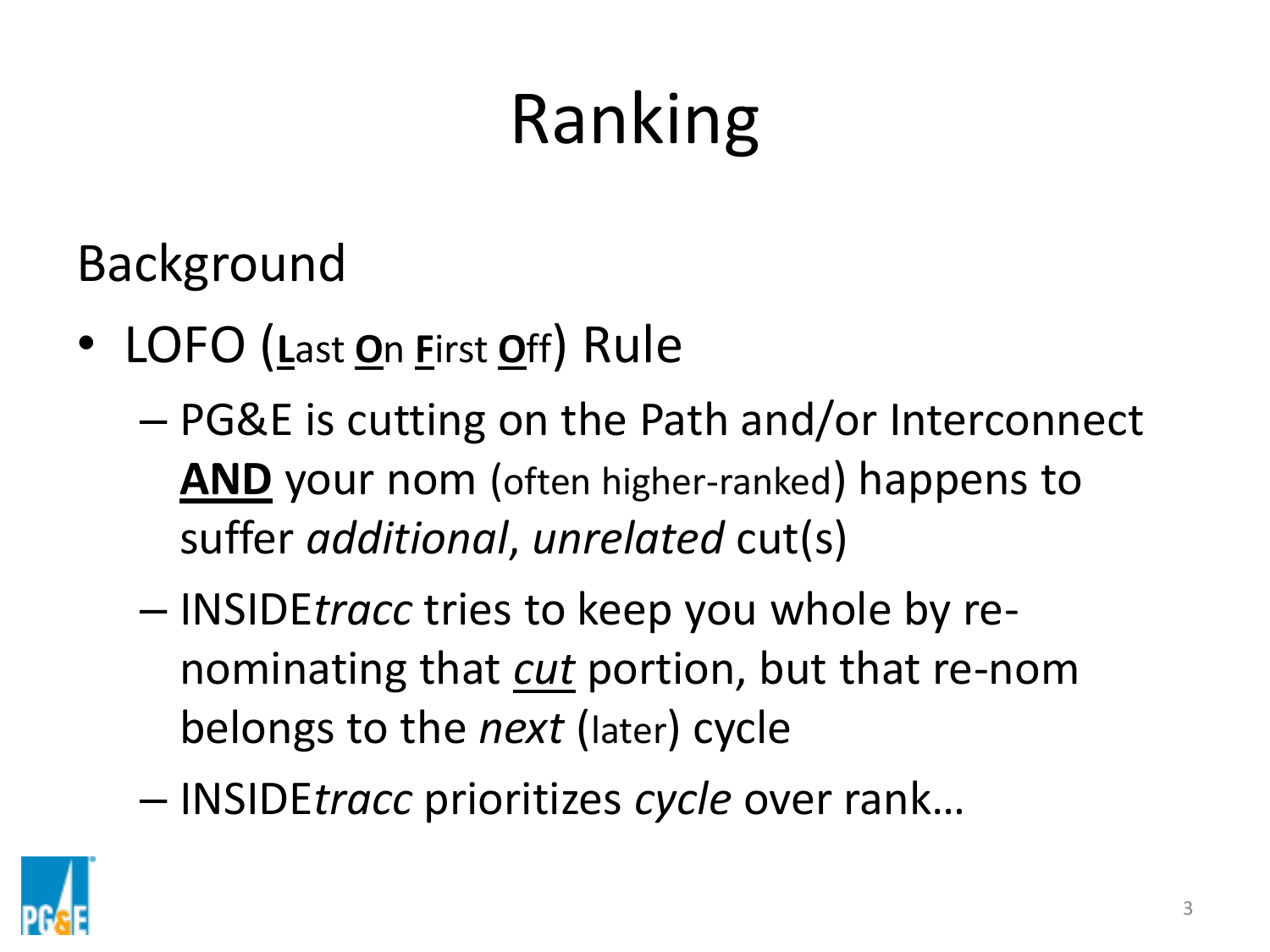Background (Cont.)

- You cannot re-rank your nominations once they had been processed
- The "Replace Volume or Rank" screen ONLY allows for the re-ranking of the cut (re-nominated) portion
- INSIDE*tracc* applies Path and Interconnect cuts at the "transport" level (which then propagate up and downstream through pool balancing)

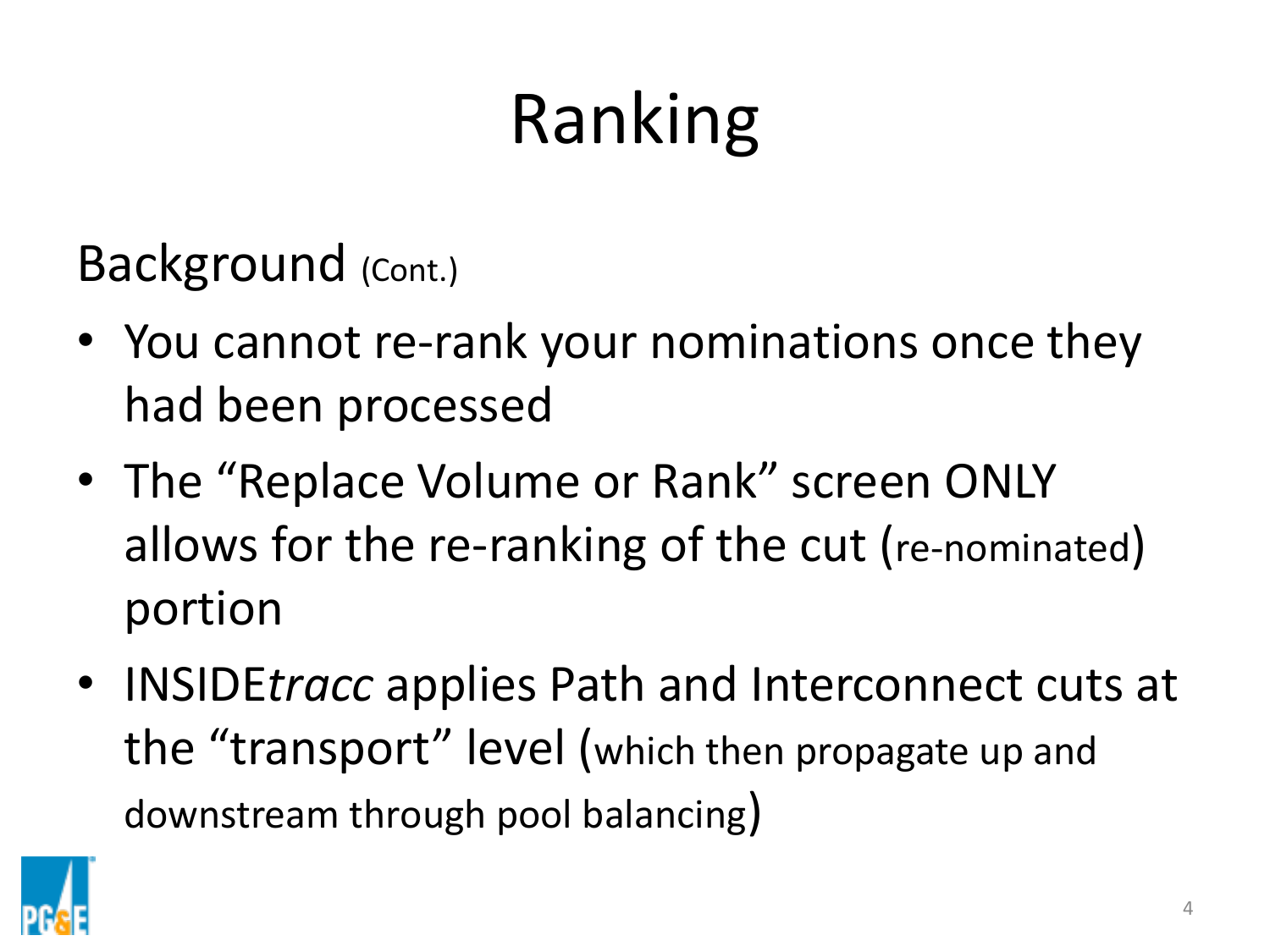Your ranking now controls your noms…

- …DURING POOL BALANCING!!!
	- You can change rank of ANY nom, at ANY time, for ANY reason – and it applies to your WHOLE volume !
	- Cycle is no longer a factor
- …During the Confirm Process
	- Our current Confirm Process remains largely unchanged…
		- INSIDE*tracc still* calculates the volume allowed to flow on the pipe across *ALL* customers (in aggregate) by cycle
	- *Added* a step where INSIDE*tracc* groups *each* customer's total allowed volume by Service Level then price then reallocates by rank within each group

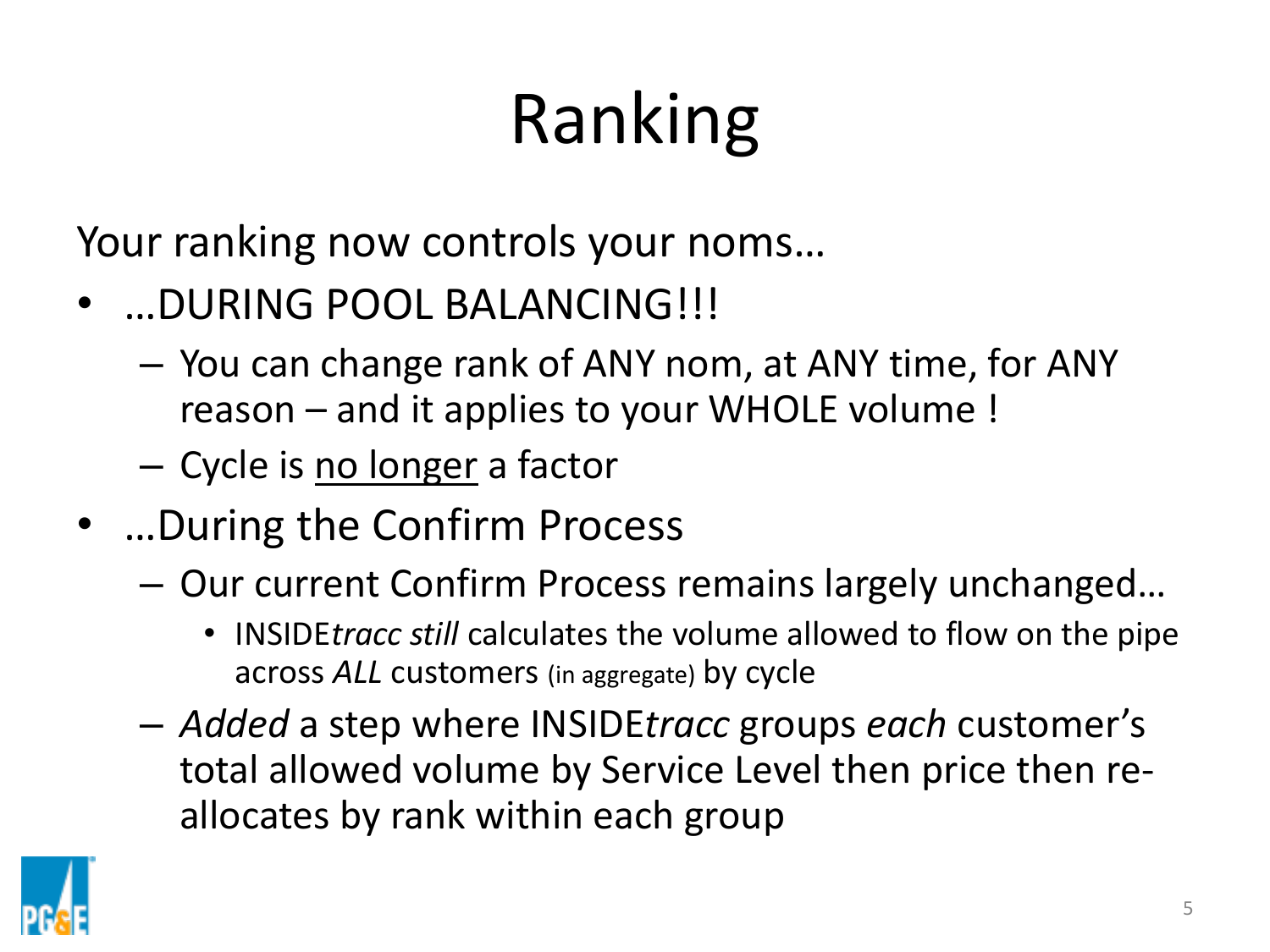Your ranking now controls your noms… (cont.)

- …During the Schedule Process
	- Any scheduled volume cuts you receive from upstream pipelines (TSAs) will be allocated based SOLELY on your rank

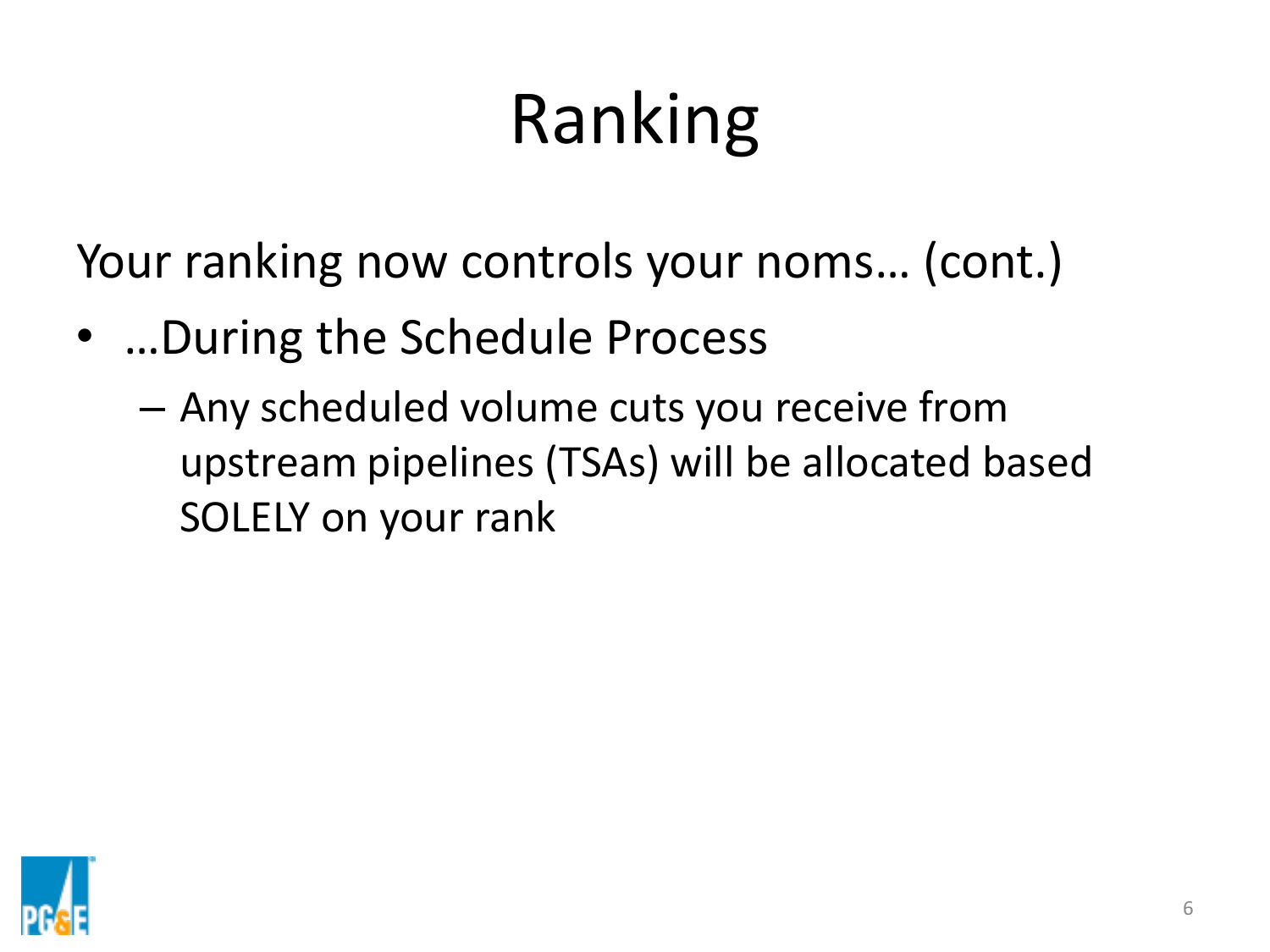What this means for you…

- Any *existing* (already processed) nom can be reranked at ANY time during the gas day
- Any *new*, higher-ranked nom(s) will flow in place of existing, lower-ranked nom(s)\*
	- Even if newly-added, higher-ranked nom exceeds a transport's MDQ, INSIDE*tracc* will *still* cut to MDQ, but based on those noms' respective ranks. \*

\*subject to EPSQ

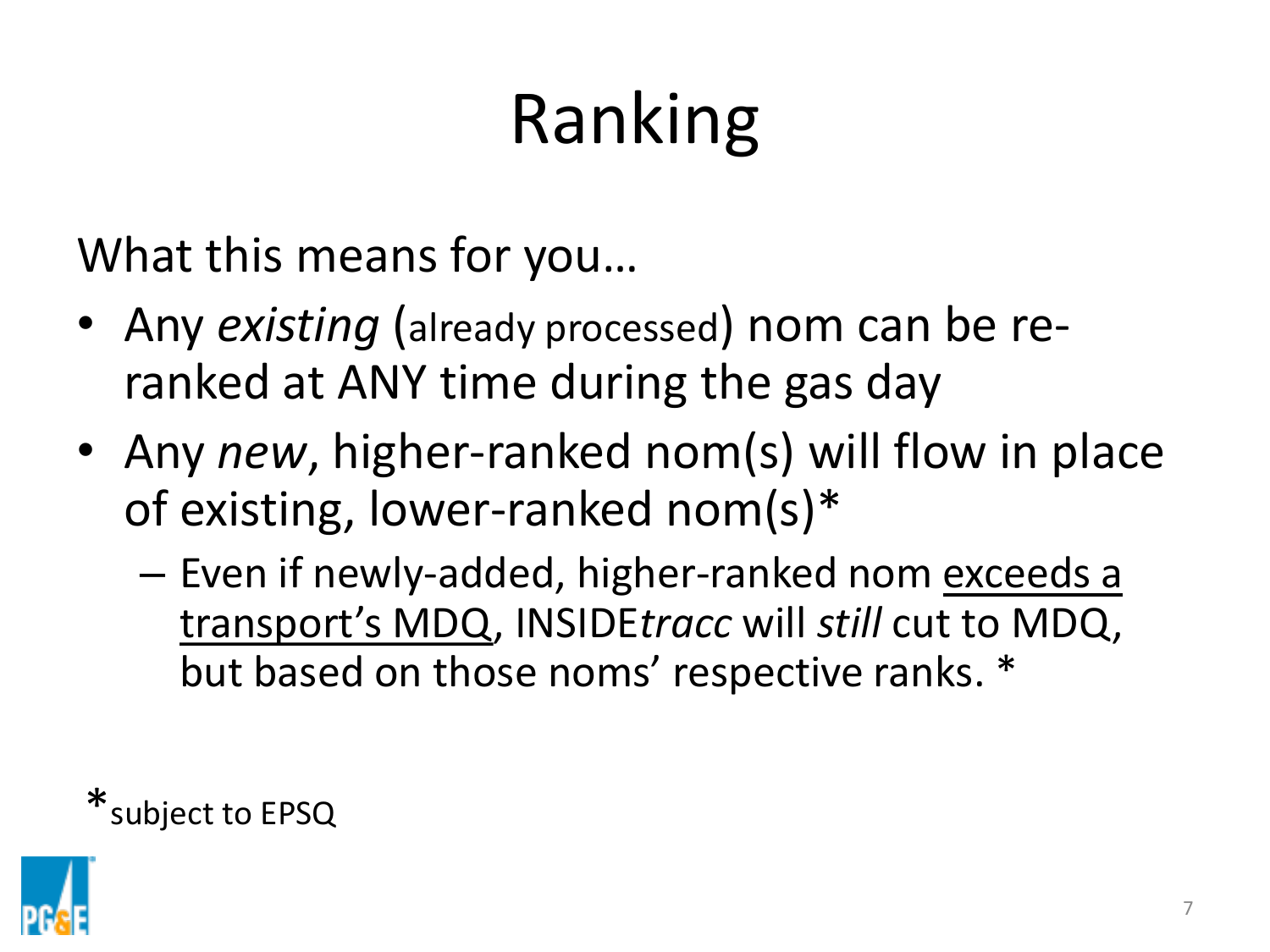### CAVEATS…

- Our tariff remains unchanged
- No more two-party noms *with transport* will be allowed
	- You must own (or be agent) of Source, Destination, AND Transport
- You should NOT immediately de-schedule your noms or else you risk losing that space to other customers competing for it.

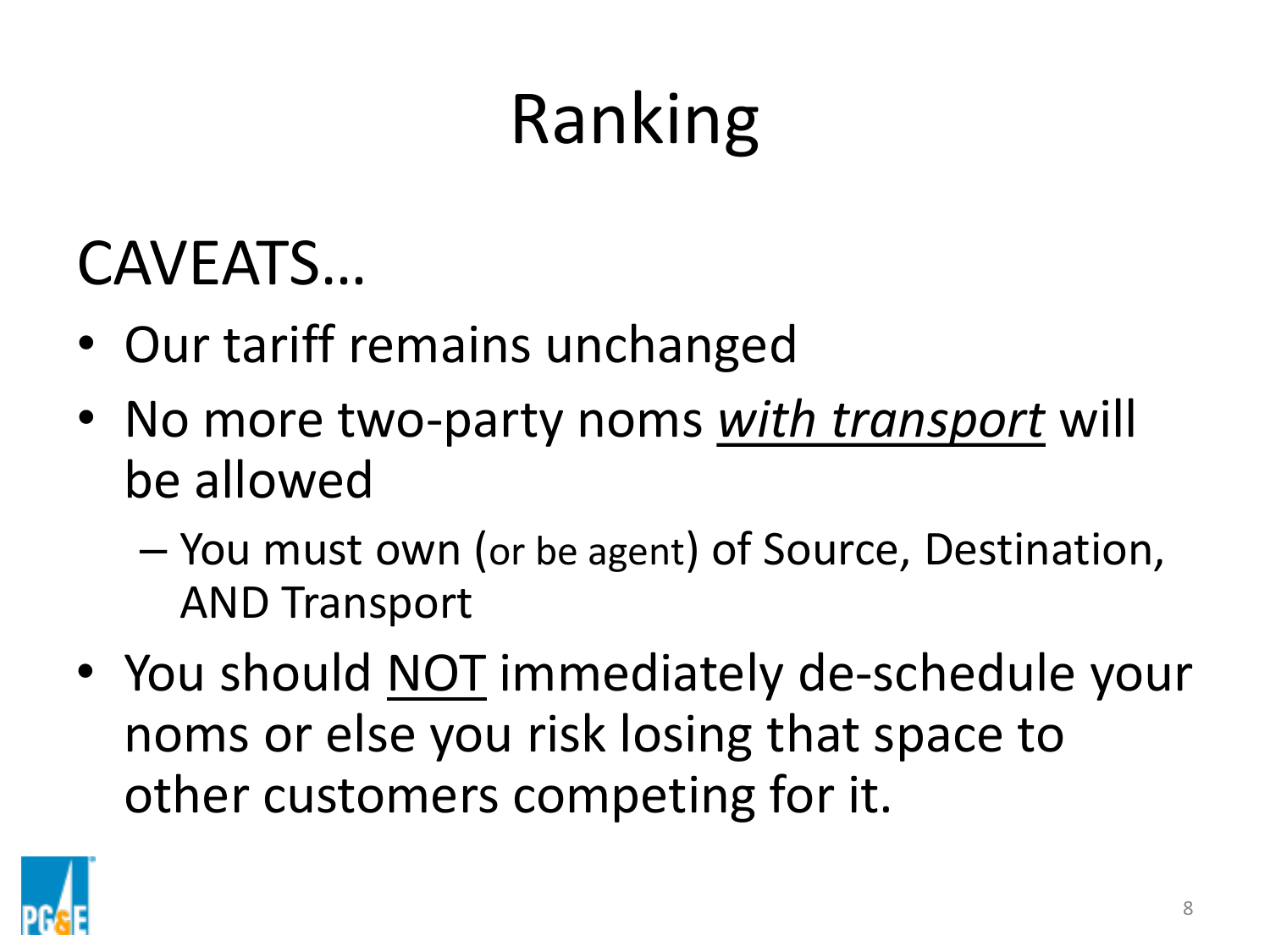#### **No More 2-Party Noms With** *Transport*

**OLD WAY (No longer allowed)**

**NEW WAY**





**1) With the "Old" way, it's unclear which party controls the cut allocation. 2) By requiring one party to control the source, the dest AND the transport, ranking will always be consistently applied.**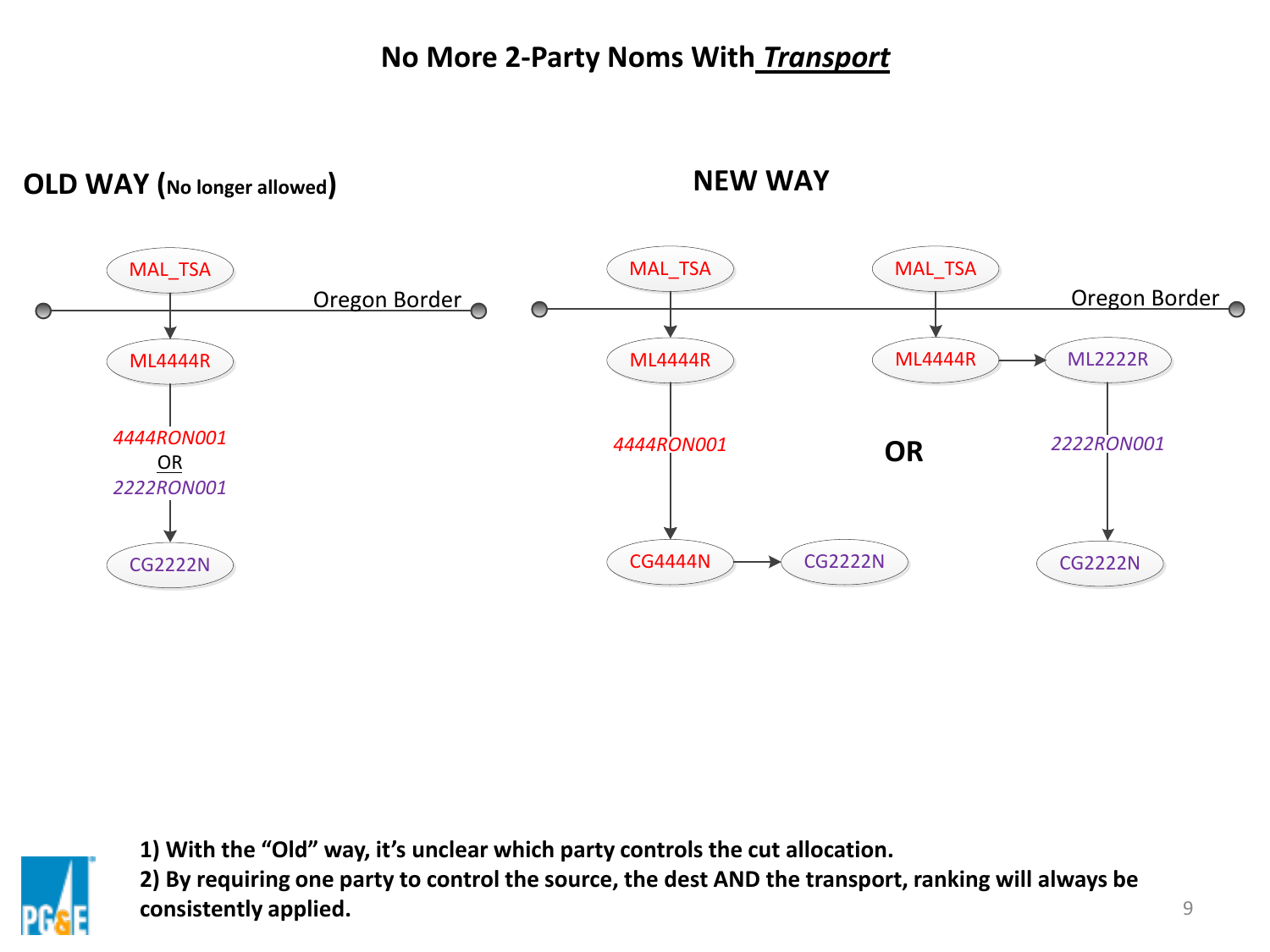#### **Rank Change AND Volume Change in Later Cycle**



- 
- **1) AA, despite raising its rank, will not flow before FIRM.**
- **2) Changing lowest-ranked nom to highest-ranked ensured THAT nom would flow.**
- **3) Increased volume of the middle-ranked nom flowed in place of the lowest-ranked nom.** 10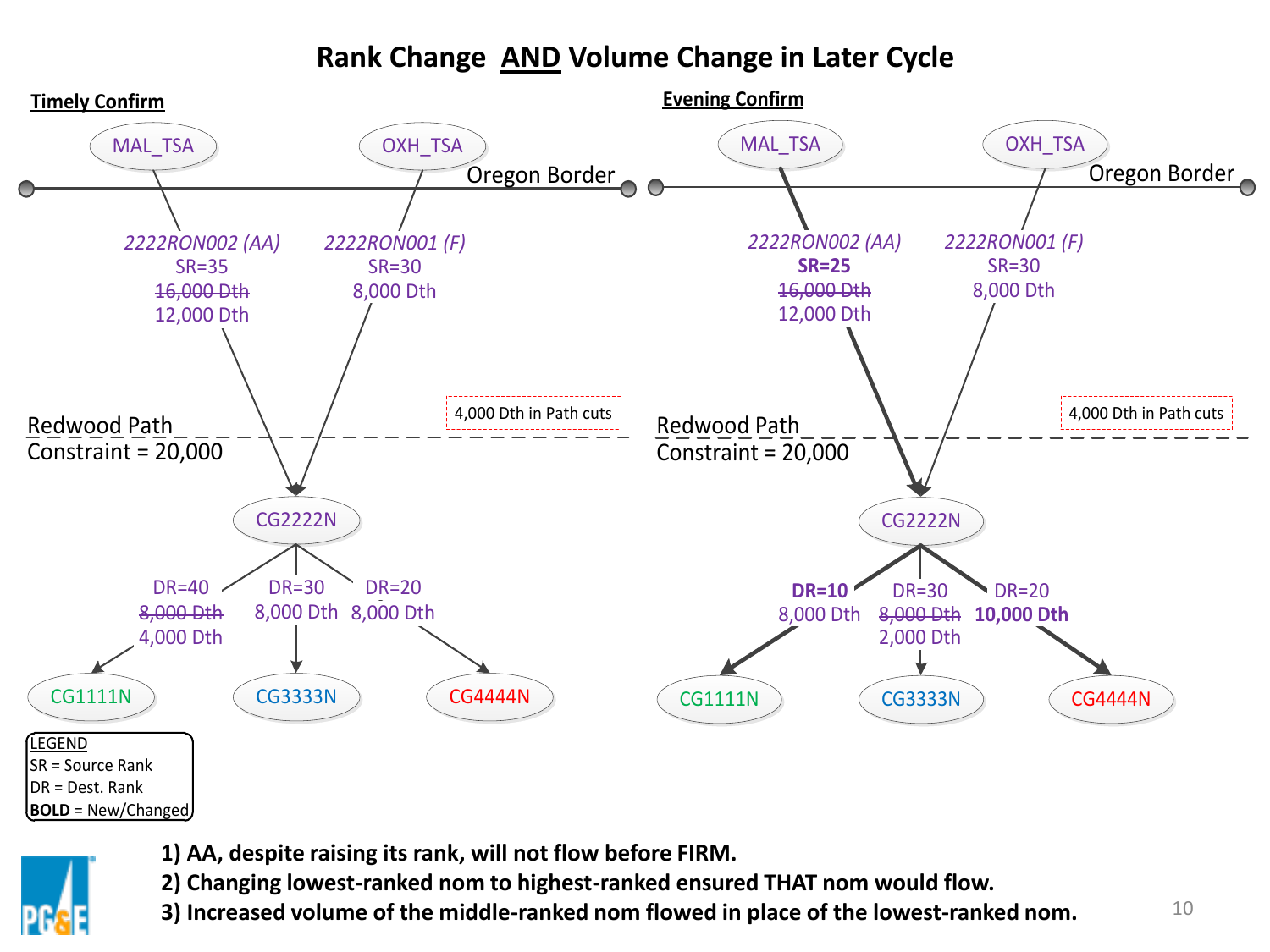#### **New (later cycle) Nomination w/ HIGHER Rank**



**1) Cust. #1 adds higher-ranked nom which only re-allocates her previously scheduled volumes.** 

**2) FIRM transports are grouped (regardless of On- or Off-system ) when following rank.** 11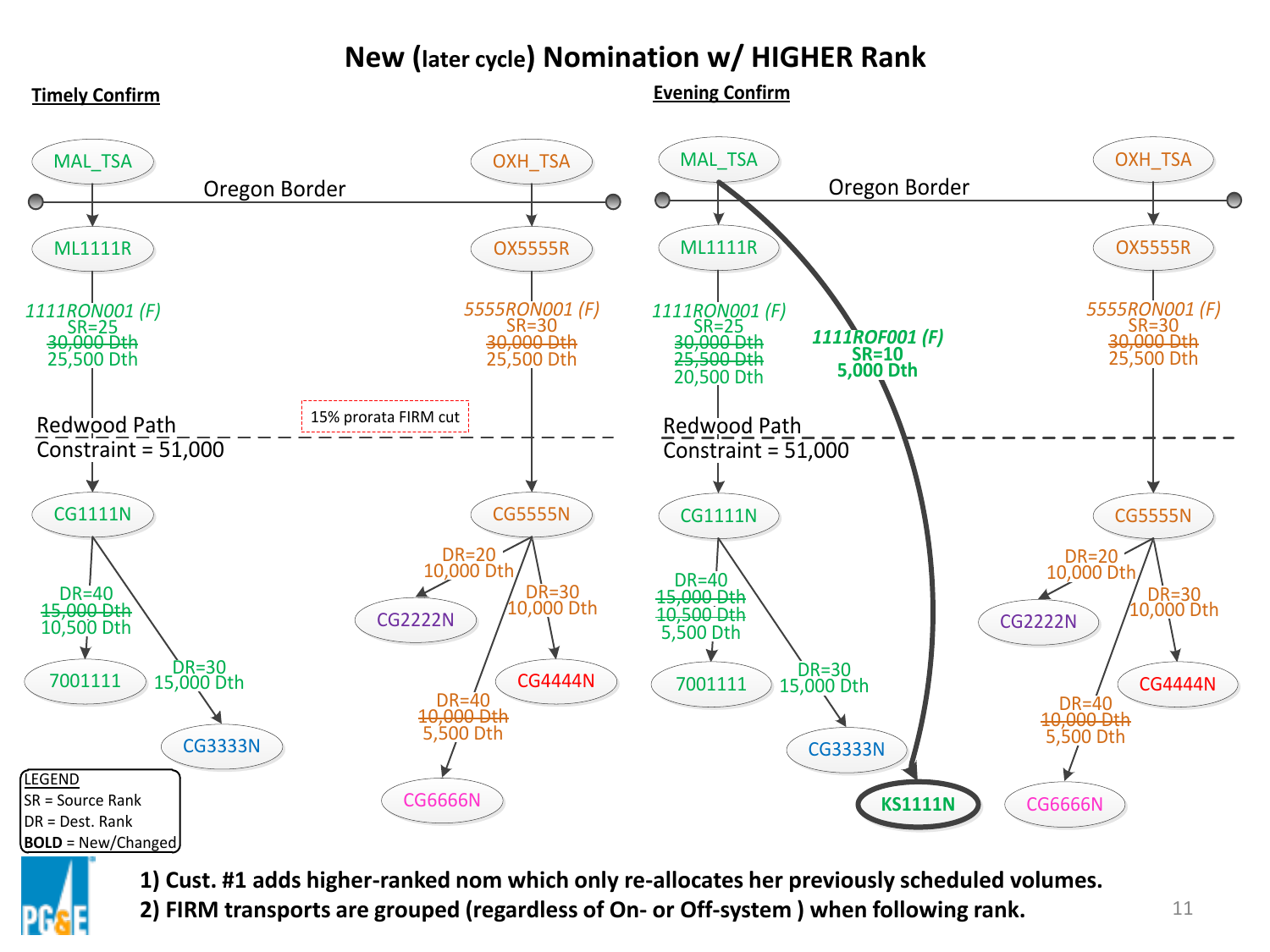• New Screen !!

#### – Query Nomination Details (QND Screen)

| <b>INSIDE</b> tracc                 | Pacific Gas and Electric Company®<br><b>California Gas Transmission</b> |                      |                  | いろのすつあのあいでなきながながない。「ねんねんけんがあまま                 |
|-------------------------------------|-------------------------------------------------------------------------|----------------------|------------------|------------------------------------------------|
| Nominations $\mathbf{\overline{v}}$ | <b>CPBA</b><br>- 92                                                     | <b>Usage</b><br>- 77 | <b>Balancing</b> | <b>Contract:</b><br>-52                        |
| <b>Notifications</b>                |                                                                         |                      |                  |                                                |
| Nomination Deadlines                |                                                                         | С                    |                  |                                                |
| Create TSA                          |                                                                         |                      |                  | <u>My Accou</u>                                |
| Import                              |                                                                         |                      |                  |                                                |
| Manual Input                        |                                                                         |                      |                  | $\mathsf{Copyright} \textcircled{\textsf{}}$ : |
| Query Nomination Details            |                                                                         |                      |                  |                                                |
| Query/Copy Unprocessed Noms         |                                                                         |                      |                  |                                                |
| Query Pool Balance                  |                                                                         |                      |                  |                                                |
| Query Nominations By Entity         |                                                                         |                      |                  |                                                |
| Query/Replace Processed Noms        |                                                                         |                      |                  |                                                |

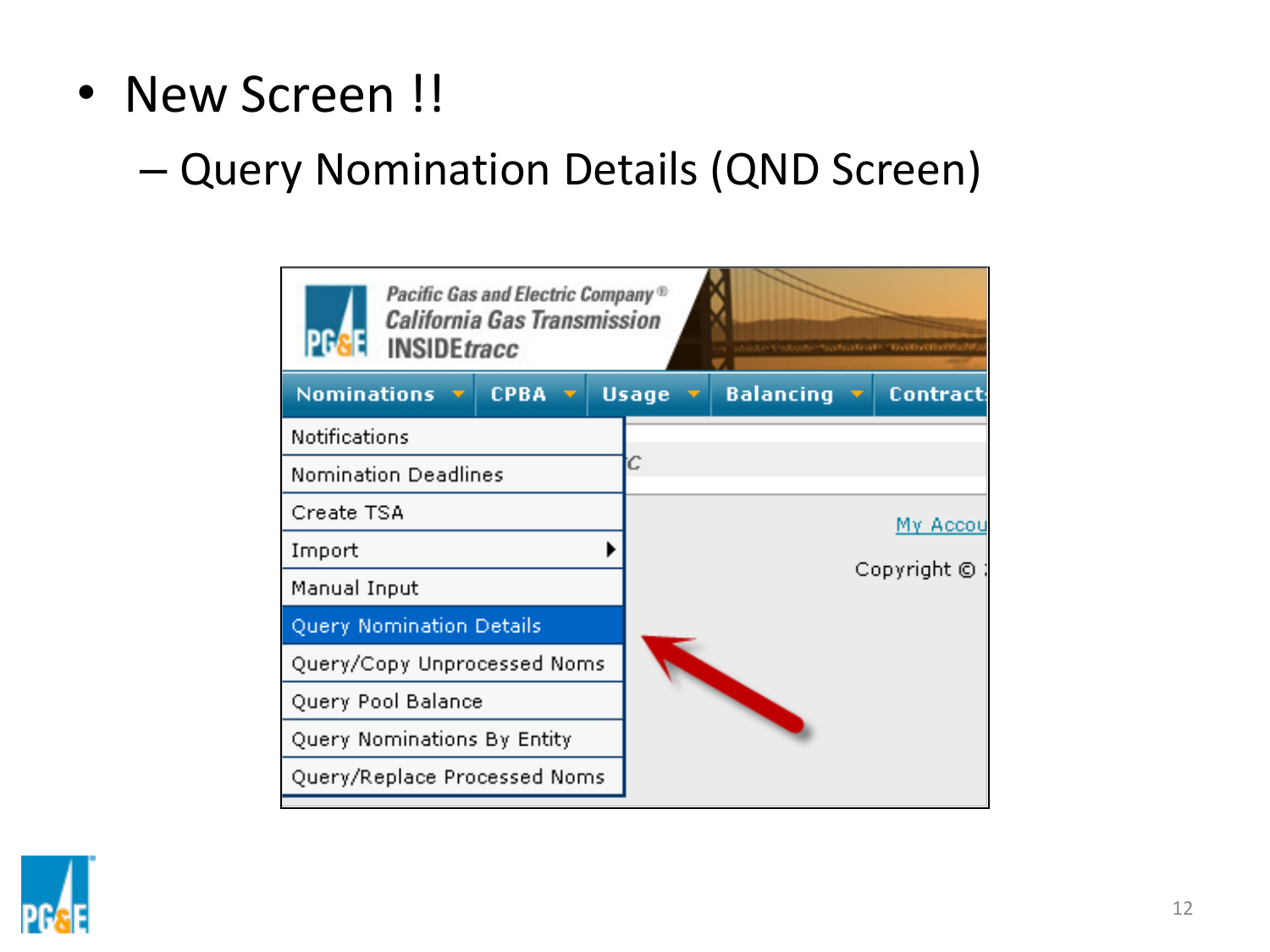### QND Screen

| <b>PGA</b><br><b>INSIDEtracc</b>                        | Pacific Gas and Electric Company <sup>®</sup><br><b>California Gas Transmission</b> |                |                              | <b>SAPERAGAPERINTARIA DE TRADITARIO MUNICIPALITARE</b>           |                                           |                                |                    |               | Welcome, Cust 1 Houston<br>Customer Name: Test 1<br>Customer Code: 9999 |
|---------------------------------------------------------|-------------------------------------------------------------------------------------|----------------|------------------------------|------------------------------------------------------------------|-------------------------------------------|--------------------------------|--------------------|---------------|-------------------------------------------------------------------------|
| <b>Nominations</b>                                      | <b>CPBA</b><br>150                                                                  | Usage $\nabla$ | <b>Balancing</b> v           | Contracts v                                                      | Customer v                                | Reports $\overline{v}$         | <b>Pipe Ranger</b> | <b>Logout</b> |                                                                         |
| Query Nomination Details<br><b>GAS DAY</b><br>*Gas Day: |                                                                                     |                | 諜                            |                                                                  |                                           | <b>Last Process Completed:</b> |                    |               |                                                                         |
| <b>QUERY</b><br>Contract/Pool:<br>Location/Path:        |                                                                                     |                | ▼<br>$\overline{\mathbf{v}}$ |                                                                  | <b>Lec</b>                                | <b>TWO different views</b>     |                    |               |                                                                         |
| Manual Input                                            | Import                                                                              |                |                              | <b>View Details</b>                                              |                                           | View by Cycle                  |                    |               | Query                                                                   |
|                                                         |                                                                                     |                |                              | My Account<br>Copyright © 2008 Pacific Gas and Electric Company. | About INSIDEtrace<br>All rights reserved. | Home                           |                    |               |                                                                         |

- A "Portal" page for INSIDE*tracc* 
	- Streamlines your nomination queries
	- "One-Stop Shop" for managing your nominations any time after Timely Confirm has completed

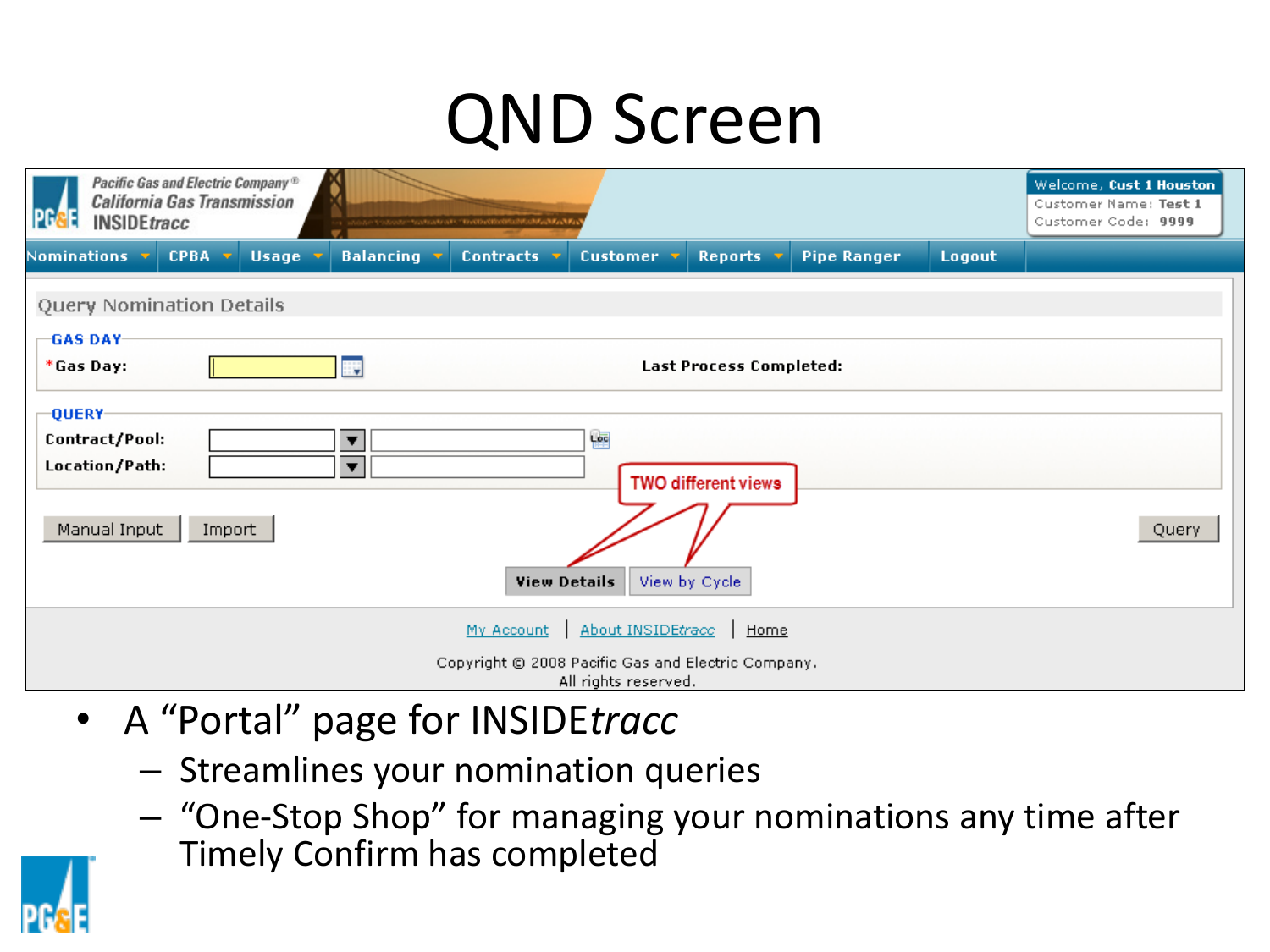



#### **The Service Level (FIRM vs. AA) of a Transportation Contract is displayed on this new screen.**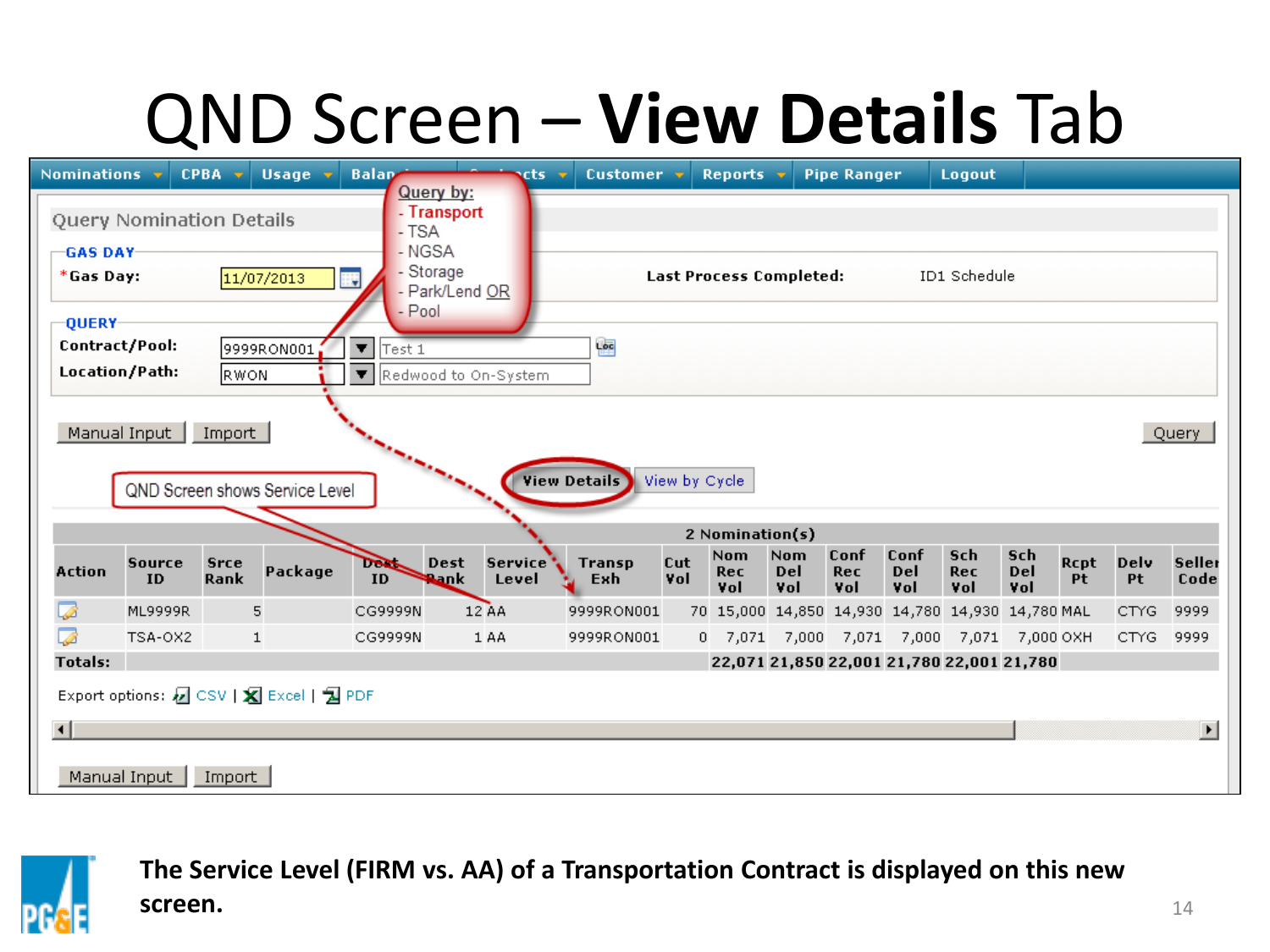



**Querying by Pool is like "Nom by Entity " Screen (showing both Incoming and Outgoing).**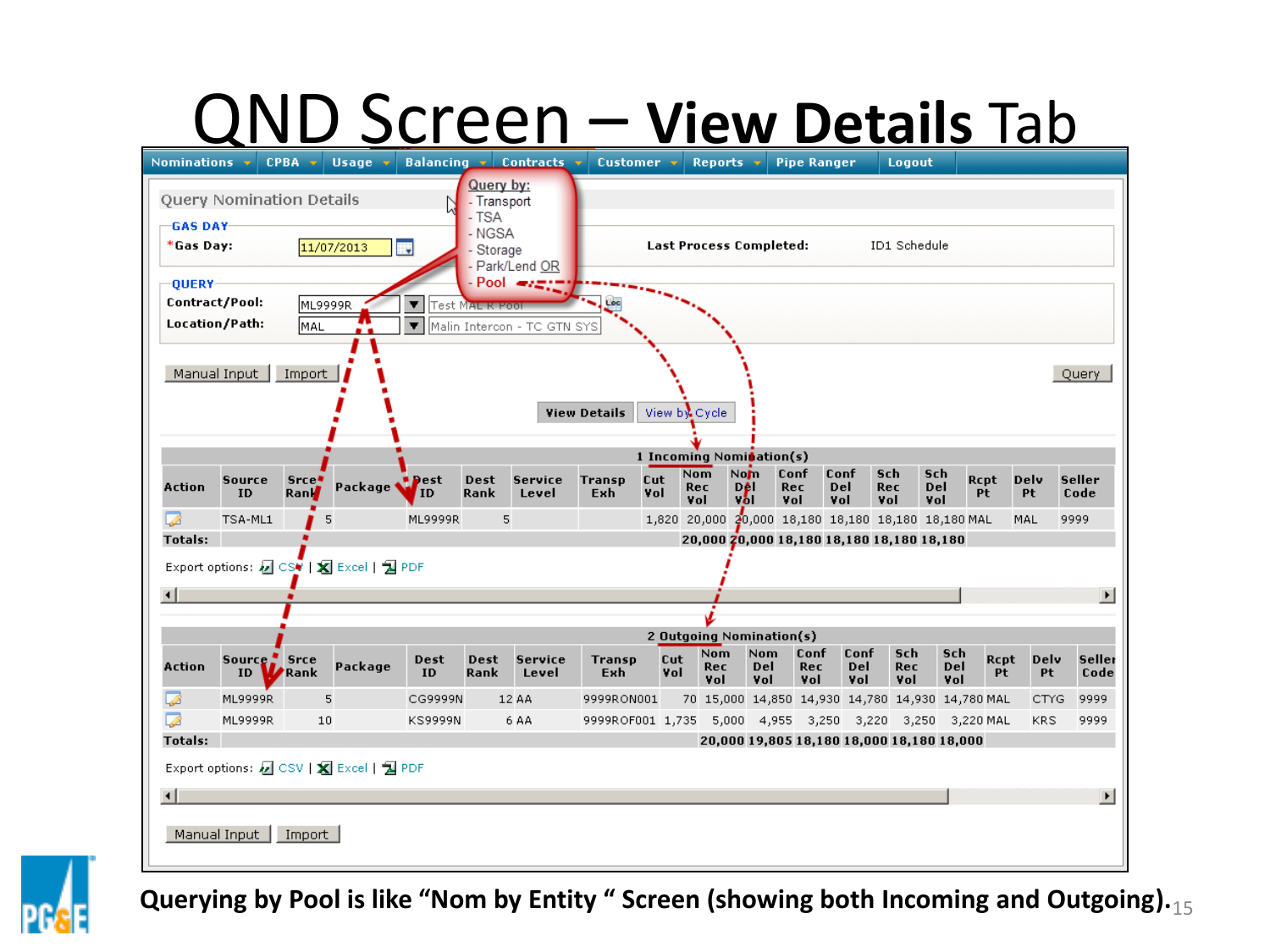| Nominations $\triangledown$ |                          | <b>CPBA</b>                                       | Usage                                   | <b>Balancing</b> v                                             |      | Contracts v                 | Customer v    |              | Reports $\sim$                             |            | <b>Pipe Ranger</b> |                                                                                                                                                                                                                                                   | Logout        |            |                |                |       |
|-----------------------------|--------------------------|---------------------------------------------------|-----------------------------------------|----------------------------------------------------------------|------|-----------------------------|---------------|--------------|--------------------------------------------|------------|--------------------|---------------------------------------------------------------------------------------------------------------------------------------------------------------------------------------------------------------------------------------------------|---------------|------------|----------------|----------------|-------|
|                             | Query Nomination Details |                                                   |                                         |                                                                |      |                             |               |              |                                            |            |                    |                                                                                                                                                                                                                                                   |               |            |                |                |       |
|                             |                          |                                                   |                                         |                                                                |      |                             |               |              |                                            |            |                    |                                                                                                                                                                                                                                                   |               |            |                |                |       |
| <b>GAS DAY</b>              |                          |                                                   |                                         |                                                                |      |                             |               |              |                                            |            |                    |                                                                                                                                                                                                                                                   |               |            |                |                |       |
| *Gas Day:                   |                          |                                                   | 11/07/2013                              | . J                                                            | ペ    |                             |               |              | <b>Last Process Completed:</b>             |            |                    | ID2 Confirm.                                                                                                                                                                                                                                      |               |            |                |                |       |
| <b>QUERY</b>                |                          |                                                   |                                         |                                                                |      |                             |               |              |                                            |            |                    |                                                                                                                                                                                                                                                   |               |            |                |                |       |
|                             | Contract/Pool:           |                                                   |                                         |                                                                |      |                             | <b>Lee</b>    |              |                                            |            |                    | Until Schedule process actually runs, "Sch                                                                                                                                                                                                        |               |            |                |                |       |
|                             | Location/Path:           | $ {\rm C} \text{Tr} {\rm G}^{\blacktriangledown}$ |                                         |                                                                |      |                             |               |              |                                            |            |                    | Rec Vol" & "Sch Del Vol" remain "N/A"                                                                                                                                                                                                             |               |            |                |                |       |
|                             |                          |                                                   |                                         |                                                                |      | PG&E Ctygte Distrb Intercon |               |              |                                            |            |                    |                                                                                                                                                                                                                                                   |               |            |                |                |       |
|                             |                          |                                                   |                                         |                                                                |      |                             |               |              |                                            |            |                    |                                                                                                                                                                                                                                                   |               |            |                |                |       |
|                             | Manual Input             | Import                                            |                                         |                                                                |      |                             |               |              |                                            |            |                    |                                                                                                                                                                                                                                                   |               |            |                |                | Query |
|                             |                          |                                                   | Query By:                               |                                                                |      | liew Details                |               | View by Cyol |                                            |            |                    |                                                                                                                                                                                                                                                   |               |            |                |                |       |
|                             |                          |                                                   |                                         | CAL, CGMC, CTYG, CVSF, DAG,<br>ESX, FRP, GRSF, KRS, LDSF, MAL, |      |                             |               |              |                                            |            |                    |                                                                                                                                                                                                                                                   |               |            |                |                |       |
|                             |                          |                                                   |                                         | OXH, STOR, TKN, TKS, OR WGSF                                   |      |                             |               |              | 4 Nomination(s)                            |            |                    |                                                                                                                                                                                                                                                   |               |            |                |                |       |
|                             | <b>Source</b>            | Srce                                              |                                         |                                                                | Dest | <b>Service</b>              | <b>Transp</b> | Cut          | Nom                                        | Nom        | <b>CONC</b>        | <b>Deaf</b>                                                                                                                                                                                                                                       | Sch           | Sch        | <b>Rcpt</b>    | Delv           | Selle |
| <b>Action</b>               | ID                       | Rank                                              | Package                                 | Dest ID                                                        | Rank | Level                       | Exh           | Vol          | Rec<br>Vol                                 | Del<br>Vol | Rec<br>Vol         | Qel'∿,Rec<br><b>The Contract of the Contract of the Contract of the Contract of the Contract of the Contract of the Contract of the Contract of the Contract of The Contract of The Contract of The Contract of The Contract of The Contract </b> | $\mathcal{L}$ | Del<br>Vol | P <sub>t</sub> | P <sub>t</sub> | Cod   |
| ø                           | CG9999N                  | 10                                                |                                         | 9999PCG001                                                     |      | 10 AA                       | 9999MON001    |              | 0 14,850 14,850 14,850 14,850 W/A W/A CTYG |            |                    |                                                                                                                                                                                                                                                   |               |            |                | CGMC 9999      |       |
| 7                           | CG9999N                  |                                                   | 5                                       | CG9998N                                                        | 5    |                             |               | 0            | 6,930                                      | 6,930      | 6,930              | 6,930                                                                                                                                                                                                                                             |               | N/A WACTYG |                | <b>CTYG</b>    | 9999  |
| 7                           | ML9999R                  |                                                   | 5                                       | CG9999N                                                        |      | 12 AA                       | 9999RON001    |              | 70 15,000 14,850 14,931 14,780             |            |                    |                                                                                                                                                                                                                                                   | N/A           | N/A MALL   |                | CTYG           | 9999  |
| 7                           | TSA-OX2                  |                                                   | 1                                       | CG9999N                                                        |      | 1 AA                        | 9999RON001    | 0.           | 7,071                                      |            | 7,000 7,071        | 7,000                                                                                                                                                                                                                                             | N/A           |            | N/A OXH CTYG   |                | 9999  |
| <b>Totals:</b>              |                          |                                                   |                                         |                                                                |      |                             |               |              | 43,851 43,630 43,782 43,560                |            |                    |                                                                                                                                                                                                                                                   | $\bf{0}$      | $\bf{0}$   |                |                |       |
|                             |                          |                                                   | Export options: 2 CSV   X Excel   2 PDF |                                                                |      |                             |               |              |                                            |            |                    |                                                                                                                                                                                                                                                   |               |            |                |                |       |
| $\overline{\mathbf{A}}$     |                          |                                                   |                                         |                                                                |      |                             |               |              |                                            |            |                    |                                                                                                                                                                                                                                                   |               |            |                |                |       |
|                             |                          |                                                   |                                         |                                                                |      |                             |               |              |                                            |            |                    |                                                                                                                                                                                                                                                   |               |            |                |                |       |
|                             |                          |                                                   |                                         |                                                                |      |                             |               |              |                                            |            |                    |                                                                                                                                                                                                                                                   |               |            |                |                |       |
|                             | Manual Input             | Import                                            |                                         |                                                                |      |                             |               |              |                                            |            |                    |                                                                                                                                                                                                                                                   |               |            |                |                |       |

**Query by "Location" to see both receipts and deliveries for that location in just one query.** <sup>16</sup>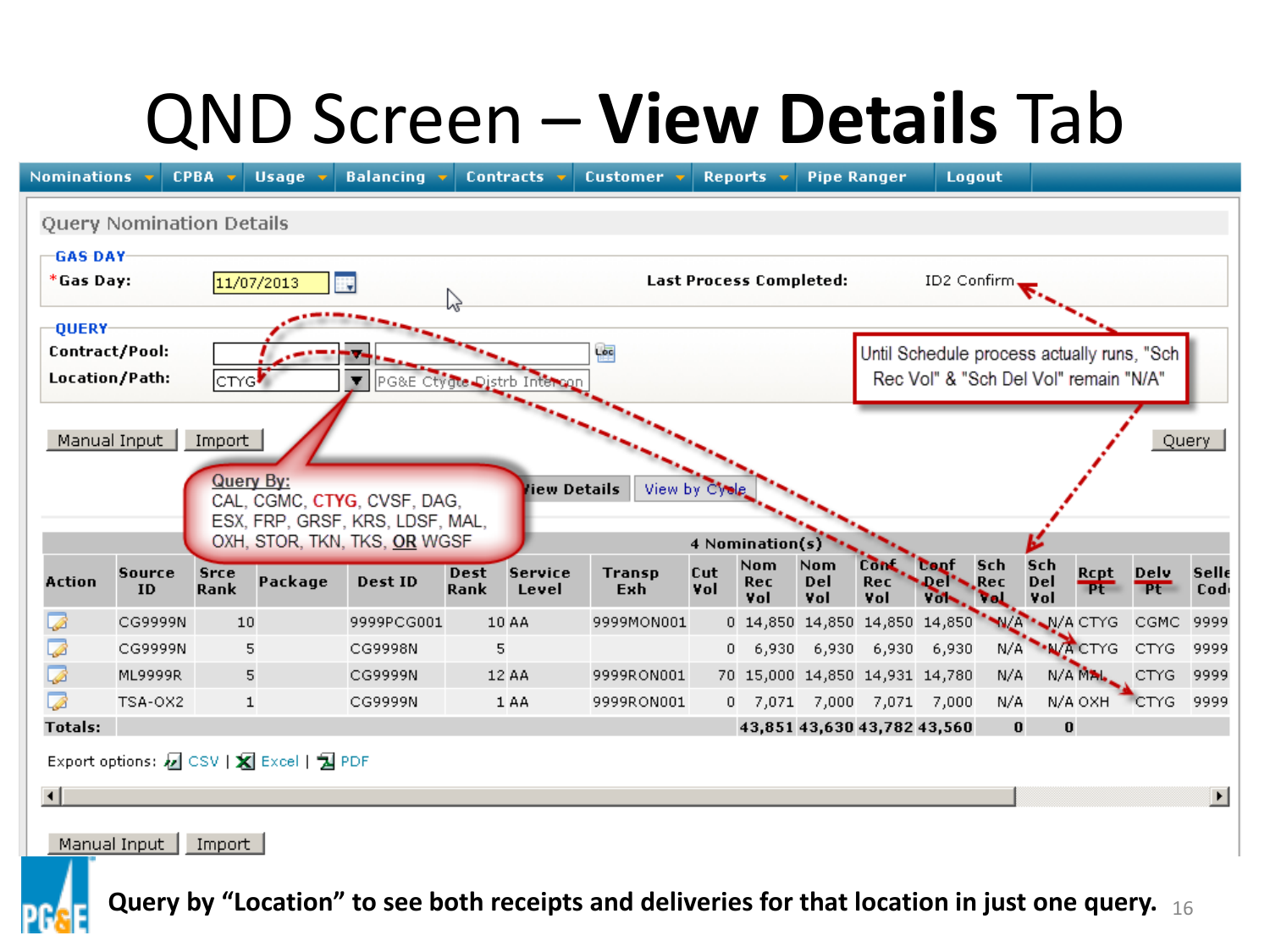| Nominations v                  |                                 | $CPBA =$      | Usage $\triangledown$                   | <b>Balancing</b>     |                 | Contracts v                 | Customer v                                                    |               | Reports $\triangledown$         |                   | <b>Pipe Ranger</b> |                    | Logout                                              |                   |                   |                   |                       |
|--------------------------------|---------------------------------|---------------|-----------------------------------------|----------------------|-----------------|-----------------------------|---------------------------------------------------------------|---------------|---------------------------------|-------------------|--------------------|--------------------|-----------------------------------------------------|-------------------|-------------------|-------------------|-----------------------|
|                                | <b>Query Nomination Details</b> |               |                                         |                      |                 |                             |                                                               |               |                                 |                   |                    |                    |                                                     |                   |                   |                   |                       |
| <b>GAS DAY</b>                 |                                 |               |                                         |                      |                 |                             |                                                               |               |                                 |                   |                    |                    |                                                     |                   |                   |                   |                       |
| *Gas Day:                      |                                 |               | 11/07/2013                              | 戰                    |                 |                             |                                                               |               | <b>Last Process Completed:</b>  |                   |                    |                    | ID1 Schedule                                        |                   |                   |                   |                       |
|                                |                                 |               |                                         |                      |                 |                             |                                                               |               |                                 |                   |                    |                    |                                                     |                   |                   |                   |                       |
| <b>QUERY</b><br>Contract/Pool: |                                 | ML9999R       |                                         | $\blacktriangledown$ | Test MAL R Pool |                             | Loc                                                           |               |                                 |                   |                    |                    |                                                     |                   |                   |                   |                       |
| Location/Path:                 |                                 | <b>MAL</b>    |                                         |                      |                 | Malin Intercon - TC GTN SYS |                                                               |               |                                 |                   |                    |                    |                                                     |                   |                   |                   |                       |
|                                |                                 |               |                                         |                      |                 |                             |                                                               |               |                                 |                   |                    |                    |                                                     |                   |                   |                   |                       |
|                                | Manual Input                    | Import        |                                         |                      |                 |                             |                                                               |               |                                 |                   |                    |                    |                                                     |                   |                   |                   | Query                 |
|                                |                                 |               |                                         |                      |                 |                             | <b>View Details</b>                                           | View by Cycle |                                 |                   |                    |                    |                                                     |                   |                   |                   |                       |
|                                |                                 |               |                                         |                      |                 |                             |                                                               |               |                                 |                   |                    |                    |                                                     |                   |                   |                   |                       |
|                                |                                 |               |                                         |                      |                 |                             |                                                               |               | 1 Incoming Nomination(s)        |                   |                    |                    |                                                     |                   |                   |                   |                       |
| Action                         | <b>Source</b><br>ID             | Srce<br>Rank  | Package                                 | Dest<br>ID           | Dest<br>Rank    | <b>Service</b><br>Level     | <b>Transp</b><br>Exh                                          | Cut<br>Vol    | Nom<br>Rec<br>Vol               | Nom<br>Del<br>Vol | Conf<br>Rec<br>Vol | Conf<br>Del<br>Vol | Sch<br>Rec<br>Vol                                   | Sch<br>Del<br>Vol | Rcpt<br>Pt        | Delv<br>Pt        | <b>Seller</b><br>Code |
| 7                              | TSA-ML1                         |               | 5                                       | ML9999R              | 5               |                             |                                                               |               |                                 |                   |                    |                    | 1,820 20,000 20,000 18,180 18,180 18,180 18,180 MAL |                   |                   | MAL               | 9999                  |
| <b>Totals:</b>                 |                                 |               | From the "View Details" Tab one can     |                      |                 |                             |                                                               |               |                                 |                   |                    |                    | 18,180 18,180 18,180 18,180                         |                   |                   |                   |                       |
|                                | Export options: a CSV   】       |               |                                         |                      |                 |                             | <b>Edit the nomination (Replace Volume Or Rank Screen) OR</b> |               |                                 |                   |                    |                    |                                                     |                   |                   |                   |                       |
|                                |                                 |               | Add a NEW nomination                    |                      |                 |                             |                                                               |               |                                 |                   |                    |                    |                                                     |                   |                   |                   | $\blacktriangleright$ |
|                                |                                 |               |                                         |                      |                 |                             |                                                               |               |                                 |                   |                    |                    |                                                     |                   |                   |                   |                       |
|                                |                                 |               |                                         |                      |                 |                             |                                                               |               | 2 Outgoing Nomination(s)<br>Nom | <b>Nom</b>        | Conf               | Conf               | Sch                                                 | Sch               |                   |                   |                       |
| Action                         | So rce<br><b>ID</b>             | Srce/<br>Rank | Package                                 | Dest<br>ID           | Dest<br>Rank    | <b>Service</b><br>Level     | <b>Transp</b><br>Exh                                          | Cut<br>Vol    | Rec<br>Vol                      | Del<br>Vol        | Rec<br>Vol         | Del<br>Vol         | Rec<br>Vol                                          | Del<br>Vol        | Rcpt<br><b>Pt</b> | Delv<br><b>Pt</b> | Seller<br>Code        |
|                                | ML9999R                         |               |                                         | CG9999N              |                 | 12 AA                       | 9999RON001                                                    |               |                                 |                   |                    |                    | 70 15,000 14,850 14,930 14,780 14,930 14,780 MAL    |                   |                   | CTYG              | 9999                  |
|                                | ML9999R                         |               |                                         | <b>KS9999N</b>       |                 | 6 AA                        | 9999ROF001 1,735                                              |               |                                 |                   |                    |                    | 5,000 4,955 3,250 3,220 3,250 3,220 MAL             |                   |                   | KRS.              | 9999                  |
| Als:                           | Edit Nomination                 |               |                                         |                      |                 |                             |                                                               |               |                                 |                   |                    |                    | 20,000 19,805 18,180 18,000 18,180 18,000           |                   |                   |                   |                       |
|                                |                                 |               | Export options: 2 CSV   X Excel   2 PDF |                      |                 |                             |                                                               |               |                                 |                   |                    |                    |                                                     |                   |                   |                   |                       |
|                                |                                 |               |                                         |                      |                 |                             |                                                               |               |                                 |                   |                    |                    |                                                     |                   |                   |                   | $\vert \cdot \vert$   |
|                                | Manual Input                    | Import        |                                         |                      |                 |                             |                                                               |               |                                 |                   |                    |                    |                                                     |                   |                   |                   |                       |
|                                |                                 |               |                                         |                      |                 |                             |                                                               |               |                                 |                   |                    |                    |                                                     |                   |                   |                   |                       |

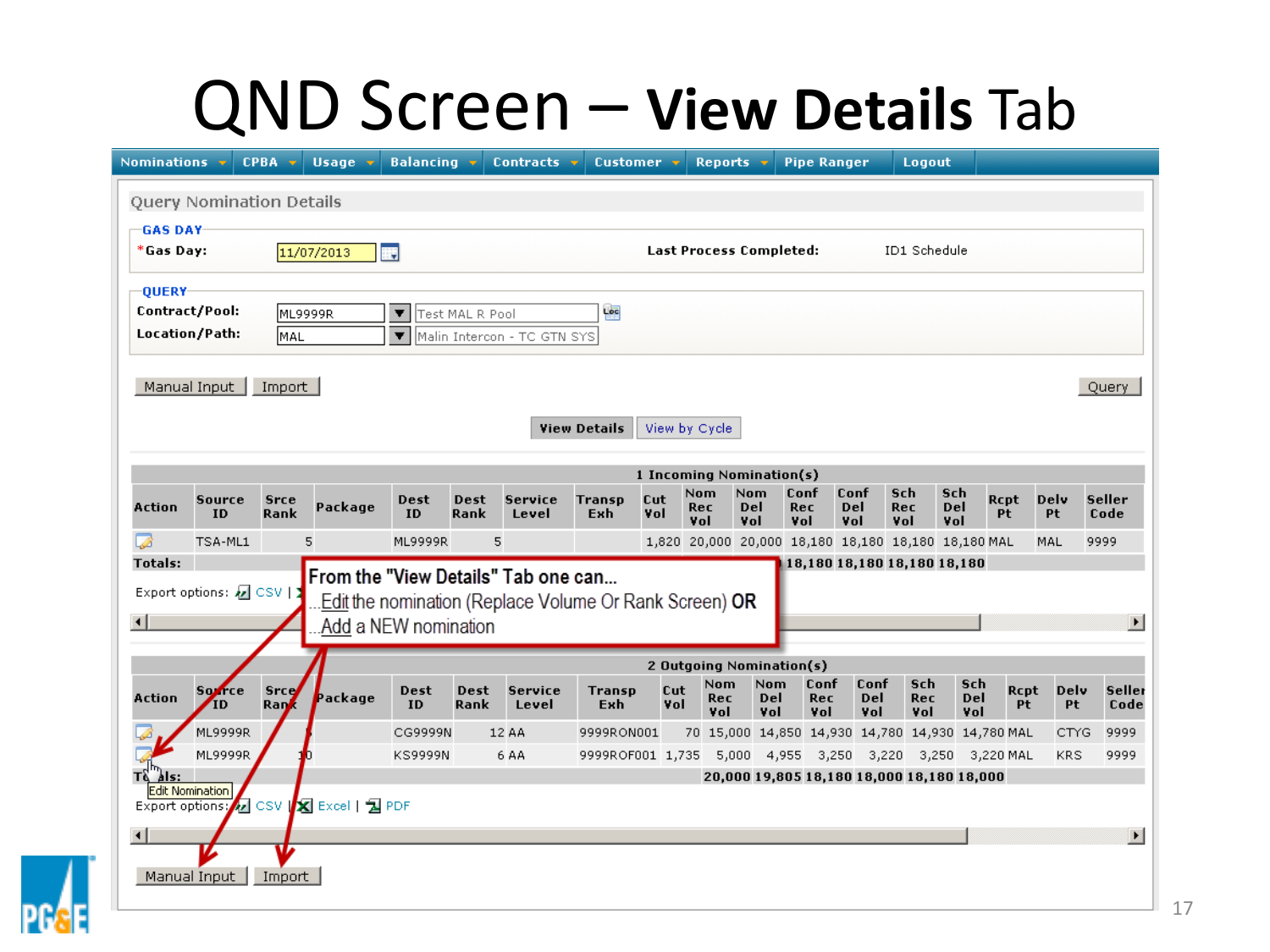### Replace Volume or Rank Screen Changes

| Nominations $\sim$                    | $CPBA =$                                | Usage                | <b>Balancing</b>       | Contracts                               | <b>Customer</b>    | Reports $\overline{v}$         | <b>Pipe Ranger</b>               | Logout          |                              |                    |                |
|---------------------------------------|-----------------------------------------|----------------------|------------------------|-----------------------------------------|--------------------|--------------------------------|----------------------------------|-----------------|------------------------------|--------------------|----------------|
|                                       | Replace Volume Or Rank                  |                      |                        |                                         |                    |                                |                                  |                 |                              |                    |                |
| <b>DATE RANGE</b>                     |                                         |                      |                        |                                         |                    |                                |                                  |                 |                              |                    |                |
| Gas Day:                              |                                         | 11/07/2013           |                        |                                         |                    | <b>Last Process Completed:</b> |                                  | ID1 Schedule    |                              |                    |                |
| <b>SOURCE</b>                         |                                         |                      |                        |                                         |                    | <b>DESTINATION</b>             |                                  |                 |                              |                    |                |
| Source ID:                            | ML9999R                                 |                      | <b>Test MAL R Pool</b> |                                         |                    | Dest ID:                       | <b>KS9999N</b>                   | Test KRS N Pool |                              |                    |                |
| <b>Rcpt Pt:</b>                       | MAL                                     |                      |                        | Malin Intercon - TC GTN SYS             |                    | Delv Pt:                       | <b>KRS</b>                       |                 | Kern River Sta Intron - SCGC |                    |                |
| <b>Seller Code:</b>                   | 9999                                    |                      | Test 1                 |                                         |                    | <b>Buyer Code:</b>             | 9999                             | Test 1          |                              |                    |                |
| <b>Srce Rank:</b>                     |                                         | 10 <sup>1</sup>      |                        |                                         |                    | Dest Rank:                     | 6                                |                 |                              |                    |                |
| Package:                              |                                         |                      |                        |                                         |                    | <b>Transp Exh:</b>             | 9999ROF001                       | Test 1          |                              |                    |                |
| VOLUME <sup>.</sup><br>Receipt (Dth): |                                         |                      | Nominated<br>5,000     | Confirmed<br>3,250                      | Scheduled<br>3,250 | <b>EPSO</b><br>812             | <b>Nominated Replacement Vol</b> |                 |                              | Seller<br>5,000    | Buyer<br>5,000 |
| Delivery (Dth):                       |                                         |                      | 4,955                  | 3,220                                   | 3,220              | 804                            |                                  |                 |                              | 4,955              | 4,955          |
|                                       |                                         |                      |                        |                                         |                    |                                |                                  |                 |                              |                    |                |
|                                       |                                         |                      |                        | Cut messages are now "front and center" |                    |                                |                                  |                 |                              |                    |                |
|                                       |                                         |                      |                        |                                         |                    |                                |                                  | Submit          |                              | Refresh            | Cancel         |
| Conf / Sch Cut Msgs                   |                                         | Incr / Decr Activity |                        |                                         |                    |                                |                                  |                 |                              |                    |                |
| Code                                  |                                         | <b>Description</b>   |                        | <b>Cut Volume</b>                       |                    | Cut Cycle / Process            | <b>Nomination Cycle</b>          |                 |                              | <b>Create Date</b> |                |
| Path-01                               | Exceeded path receipt volume limit.     |                      |                        |                                         | 1,735 ID1 Confirm  |                                | INTRADAY1                        |                 | 09/26/2013 04:50:57 PM       |                    |                |
| Path-01                               | Exceeded path receipt volume limit.     |                      |                        |                                         | 4,955 Eve Confirm  |                                | TIMELY                           |                 | 09/26/2013 03:45:34 PM       |                    |                |
|                                       | Export options: 2 CSV   又 Excel   2 PDF |                      |                        |                                         |                    |                                |                                  |                 |                              |                    |                |

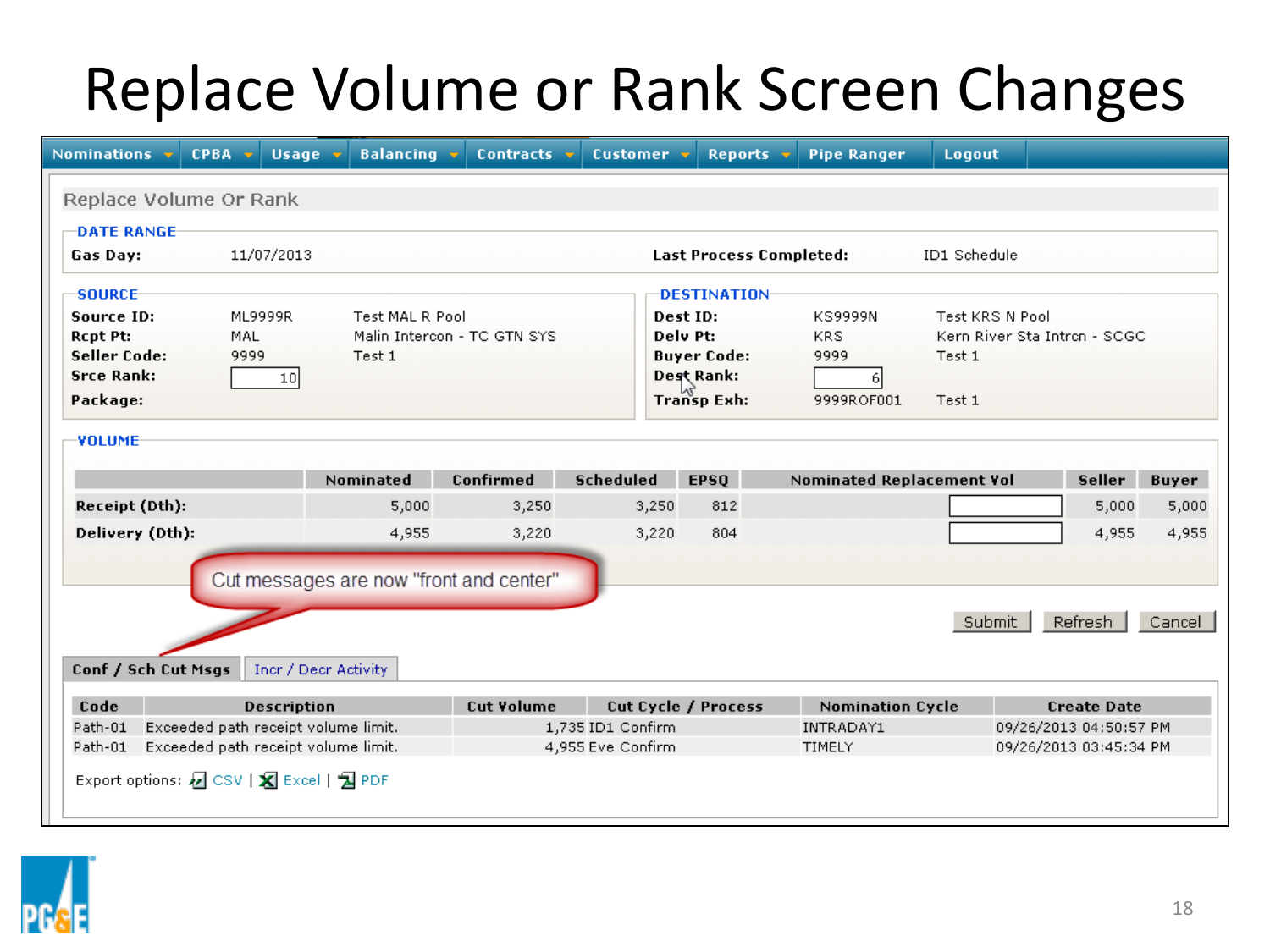### Replace Volume or Rank Screen Changes

#### **Tabs you won't be missing….**

| Rank / Sch Vol Activity                 | Incr / Decr Activity | Nom / Conf / Sch Vols<br>Conf / Sch Cut Msgs |                    |                    |
|-----------------------------------------|----------------------|----------------------------------------------|--------------------|--------------------|
| Cycle                                   | <b>Srce Rank</b>     | <b>Dest Rank</b>                             | <b>Sch Rec Vol</b> | <b>Sch Del Vol</b> |
| TIMELY                                  |                      |                                              | 109,965            | 109,965            |
| <b>EVENING</b>                          |                      |                                              | Ο                  |                    |
| INTRADAY1                               |                      |                                              | 0.                 | $\overline{0}$     |
| INTRADAY2                               |                      |                                              | ū                  |                    |
| <b>Totals:</b>                          |                      |                                              | 109,965            | 109,965            |
| Export options: 2 CSV   X Excel   2 PDF |                      |                                              |                    |                    |

#### **AND…**

| Rank / Sch Vol Activity                 | Incr / Decr Activity | Conf / Sch Cut Msgs | Nom / Conf / Sch Vols |                     |                    |             |
|-----------------------------------------|----------------------|---------------------|-----------------------|---------------------|--------------------|-------------|
| Cycle / Process                         | Nom Rec Vol          | Nom Del Vol         | <b>Conf Rec Vol</b>   | <b>Conf Del Vol</b> | <b>Sch Rec Vol</b> | Sch Del Vol |
| Timely Confirm                          | 155,000              | 155,000             | 155,000               | 155,000             | N/A                | N/A         |
| Timely Schedule                         | 155,000              | 155,000             | 155,000               | 155,000             | 155,000            | 155,000     |
| Eve Confirm                             | 155,000              | 155,000             | 110,768               | 110,768             | 110,768            | 110,768     |
| Eve Schedule                            | 155,000              | 155,000             | 110,768               | 110,768             | 110,768            | 110,768     |
| ID1 Confirm                             | 155,000              | 155,000             | 110,112               | 110,112             | 110,112            | 110,112     |
| ID1 Schedule                            | 155,000              | 155,000             | 110,112               | 110,112             | 110,112            | 110,112     |
| ID2 Confirm                             | 110,112              | 110,112             | 109,965               | 109,965             | 109,965            | 109,965     |
| ID2 Schedule                            | 110,112              | 110,112             | 109,965               | 109,965             | 109,965            | 109,965     |
| Export options: 2 CSV   又 Excel   2 PDF |                      |                     |                       |                     |                    |             |

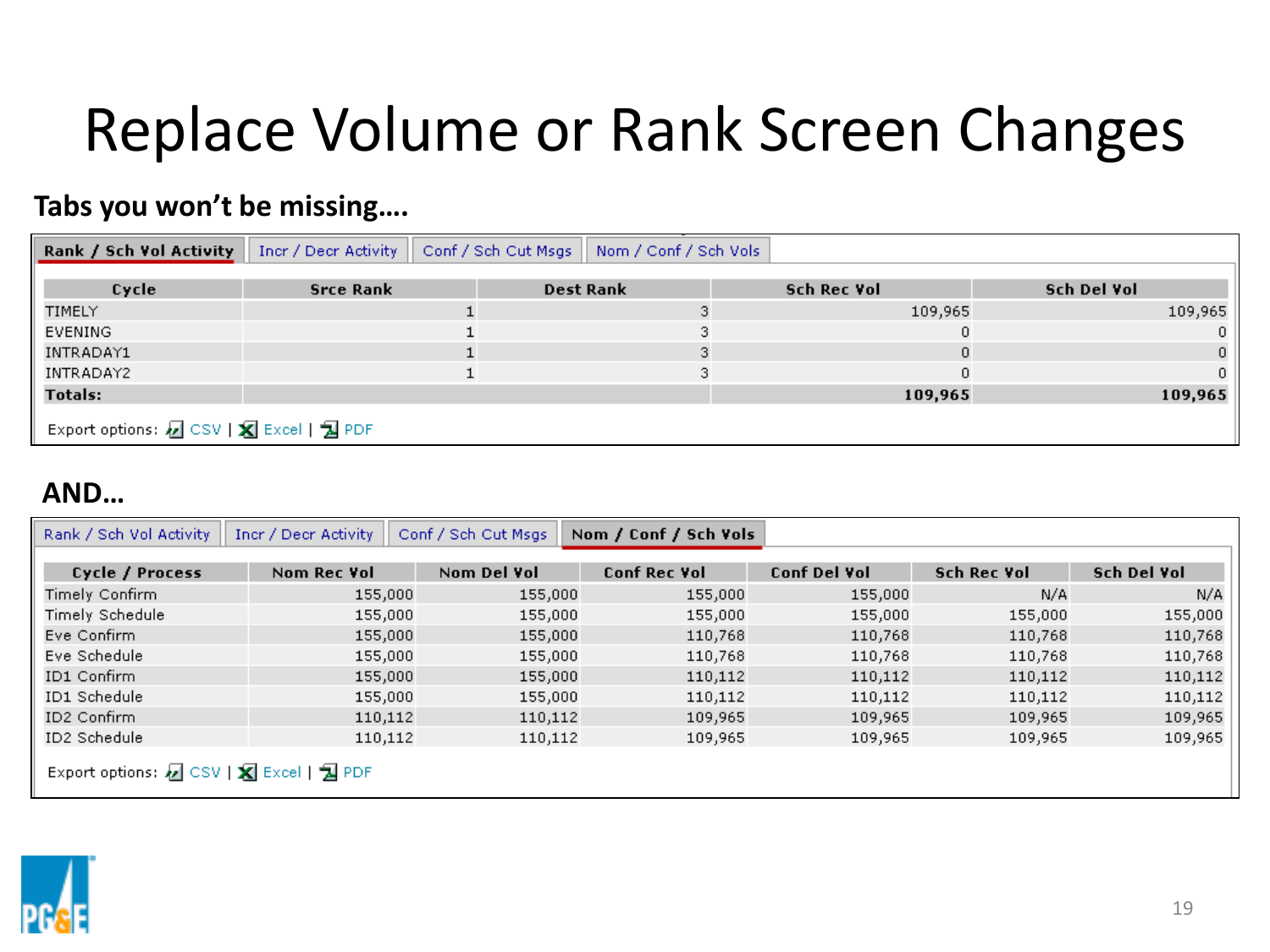## QND Screen – **View by Cycle** Tab

| <b>Nominations</b> | <b>CPBA</b>       | <b>Usage</b>                    | <b>Balancing</b>     |                                          | Contracts                                                                              | Customer - |               | <b>Reports</b>                 |      | <b>Pipe Ranger</b>                                           |     | Logout                   |           |                   |      |                                                            |       |                  |
|--------------------|-------------------|---------------------------------|----------------------|------------------------------------------|----------------------------------------------------------------------------------------|------------|---------------|--------------------------------|------|--------------------------------------------------------------|-----|--------------------------|-----------|-------------------|------|------------------------------------------------------------|-------|------------------|
|                    |                   | <b>Query Nomination Details</b> |                      |                                          |                                                                                        |            |               |                                |      |                                                              |     |                          |           |                   |      |                                                            |       |                  |
|                    |                   |                                 |                      |                                          |                                                                                        |            |               |                                |      |                                                              |     |                          |           |                   |      |                                                            |       |                  |
| <b>GAS DAY</b>     |                   |                                 |                      |                                          |                                                                                        |            |               |                                |      |                                                              |     |                          |           |                   |      |                                                            |       |                  |
| *Gas Day:          |                   | 11/07/2013                      |                      |                                          |                                                                                        |            |               | <b>Last Process Completed:</b> |      |                                                              |     | ID2 Confirm              |           |                   |      |                                                            |       |                  |
|                    |                   |                                 |                      |                                          |                                                                                        |            |               |                                |      |                                                              |     |                          |           |                   |      |                                                            |       |                  |
| <b>OUERY</b>       |                   |                                 |                      |                                          |                                                                                        |            |               |                                |      |                                                              |     |                          |           |                   |      |                                                            |       |                  |
| Contract/Pool:     |                   | ML9999R                         | $\blacktriangledown$ | Test MAL R Pool                          | <b>Les</b>                                                                             |            |               |                                |      | "View by Cycle" tab only returns results                     |     |                          |           |                   |      |                                                            |       |                  |
| Location/Path:     |                   |                                 | $\blacktriangledown$ |                                          |                                                                                        |            |               |                                |      | when querying by Contract or Pool                            |     |                          |           |                   |      |                                                            |       |                  |
|                    |                   | MAL                             |                      | Malin Intercon - TC GTN SYS              |                                                                                        |            |               |                                |      |                                                              |     |                          |           |                   |      |                                                            |       |                  |
|                    |                   |                                 |                      |                                          |                                                                                        |            |               |                                |      |                                                              |     |                          |           |                   |      |                                                            |       |                  |
| Manual Input       |                   | Import                          |                      |                                          |                                                                                        |            |               |                                |      |                                                              |     |                          |           |                   |      |                                                            | Query |                  |
|                    |                   |                                 |                      |                                          |                                                                                        |            |               |                                |      |                                                              |     |                          |           |                   |      |                                                            |       |                  |
|                    |                   |                                 |                      |                                          | <b>View Details</b>                                                                    |            | View by Cycle |                                |      |                                                              |     |                          |           |                   |      |                                                            |       |                  |
|                    |                   |                                 |                      |                                          |                                                                                        |            |               |                                |      |                                                              |     |                          |           |                   |      |                                                            |       |                  |
|                    |                   |                                 |                      |                                          |                                                                                        |            | Nom           | Nom                            | Conf | Conf                                                         | Sch | Sch                      |           |                   |      |                                                            |       |                  |
| Cycle              | Source Srce<br>ID | Package<br>Rank                 | Dest ID              | <b>Dest Service</b><br><b>Rank Level</b> | Transp Exh                                                                             | Cut<br>Vol | Rec           | Del                            | Rec  | Del                                                          | Rec | Del                      | <b>Pt</b> | <b>Pt</b>         |      | <b>Rept Delv Seller Seller Buyer B</b><br>Code Name Code N |       |                  |
|                    |                   |                                 |                      |                                          |                                                                                        |            | Vol           | Vol                            | Vol  | Vol                                                          | Vol | Vol                      |           |                   |      |                                                            |       |                  |
| INTRADAY2 ML9999R  |                   | 1 <sub>ID2</sub>                | 9999LML001           | $\mathbf{1}$                             |                                                                                        | 1,735      |               | 5,000 5,000 3,265 3,265        |      |                                                              | N/A |                          |           |                   |      | N/A MAL MAL 9999 Test 1 9999 T                             |       |                  |
| TIMELY             | ML9999R           |                                 | CG9999N              | 12 AA                                    |                                                                                        |            |               |                                |      | 0 15,000 14,850 15,000 14,850 15,000 14,850 MAL CTYG 9999    |     |                          |           |                   |      | Test 1 9999                                                |       |                  |
| <b>EVENING</b>     | ML9999R           | 10<br>5                         | CG9999N              | 12 AA                                    | 9999RON001<br>9999RON001 1,850 15,000 14,850 13,132 13,000 13,132 13,000 MAL CTYG 9999 |            |               |                                |      |                                                              |     |                          |           |                   |      | Test 1 9999                                                |       | $\top$<br>$\top$ |
| INTRADAY1 ML9999R  |                   | 5                               | CG9999N              | 12 AA                                    | 9999RON001                                                                             |            |               |                                |      | 70 15,000 14,850 14,930 14,780 14,930 14,780 MAL CTYG 9999   |     |                          |           |                   |      | Test 1 9999                                                |       | $\top$           |
| INTRADAY2 ML9999R  |                   | 5                               | CG9999N              | 12 AA                                    | 9999RON001                                                                             |            |               |                                |      | 70 15,000 14,850 14,931 14,780                               | N/A |                          |           | N/A MAL CTYG 9999 |      | Test 1 9999 T                                              |       |                  |
|                    |                   |                                 |                      |                                          |                                                                                        |            |               |                                |      |                                                              |     |                          |           |                   |      |                                                            |       |                  |
| TIMELY             | ML9999R           | 5                               | <b>KS9999N</b>       | 6 AA                                     | 9999ROF001                                                                             |            |               |                                |      | 0 5,000 4,955 5,000 4,955                                    |     | 5,000 4,955 MAL KRS 9999 |           |                   |      | Test 1 9999                                                |       | $\top$           |
| <b>EVENING</b>     | ML9999R           | 10                              | <b>KS9999N</b>       | 6 AA                                     | 9999ROF001 4,955 5,000 4,955                                                           |            |               |                                | 0    | 0                                                            | 0   |                          |           | 0 MAL KRS 9999    |      | Test 1 9999                                                |       | T                |
| INTRADAY1 ML9999R  |                   | 10                              | <b>KS9999N</b>       | 6 AA                                     | 9999ROF001 1,735                                                                       |            |               |                                |      | 5,000 4,955 3,250 3,220                                      |     | 3,250 3,220 MAL KRS 9999 |           |                   |      | Test 1 9999                                                |       | T                |
| INTRADAY2 ML9999R  |                   | 10                              | <b>KS9999N</b>       | 6 AA                                     | 9999ROF001                                                                             |            |               |                                |      | 0 5,000 4,955 5,000 4,955                                    | N/A |                          |           | N/A MAL KRS 9999  |      | Test 1 9999 T                                              |       |                  |
|                    |                   |                                 |                      |                                          |                                                                                        |            |               |                                |      |                                                              |     |                          |           |                   |      |                                                            |       |                  |
| TIMELY             | TSA-ML1           | 5                               | ML9999R              | 5                                        |                                                                                        |            |               |                                |      | 0 20,000 20,000 20,000 20,000 20,000 20,000 MAL MAL 9999     |     |                          |           |                   |      | Test 1 9999                                                |       | $\top$           |
| <b>EVENING</b>     | TSA-ML1           | 5                               | ML9999R              | 5                                        |                                                                                        |            |               |                                |      | 6,868 20,000 20,000 13,132 13,132 13,132 13,132 MAL MAL 9999 |     |                          |           |                   |      | Test 1 9999                                                |       | T                |
| INTRADAY1 TSA-ML1  |                   | 5                               | ML9999R              | 5                                        |                                                                                        |            |               |                                |      | 1,820 20,000 20,000 18,180 18,180 18,180 18,180 MAL MAL      |     |                          |           |                   | 9999 | Test 1 9999                                                |       | T                |
| INTRADAY2 TSA-ML1  |                   | 5                               | ML9999R              | 5                                        |                                                                                        |            |               |                                |      | 1,804 20,000 20,000 18,196 18,196                            | N/A |                          |           | N/A MAL MAL 9999  |      | Test 1 9999 T                                              |       |                  |
|                    |                   |                                 |                      |                                          |                                                                                        |            |               |                                |      |                                                              |     |                          |           |                   |      |                                                            |       |                  |
| INTRADAY2 TSA-ML1  |                   | 1 <sub>ID2</sub>                | ML9999R              | 99                                       |                                                                                        |            |               | $0$ 5,000 5,000 5,000 5,000    |      |                                                              | N/A |                          |           |                   |      | N/A MAL MAL 9999 Test 1 9999                               |       | $\top$           |

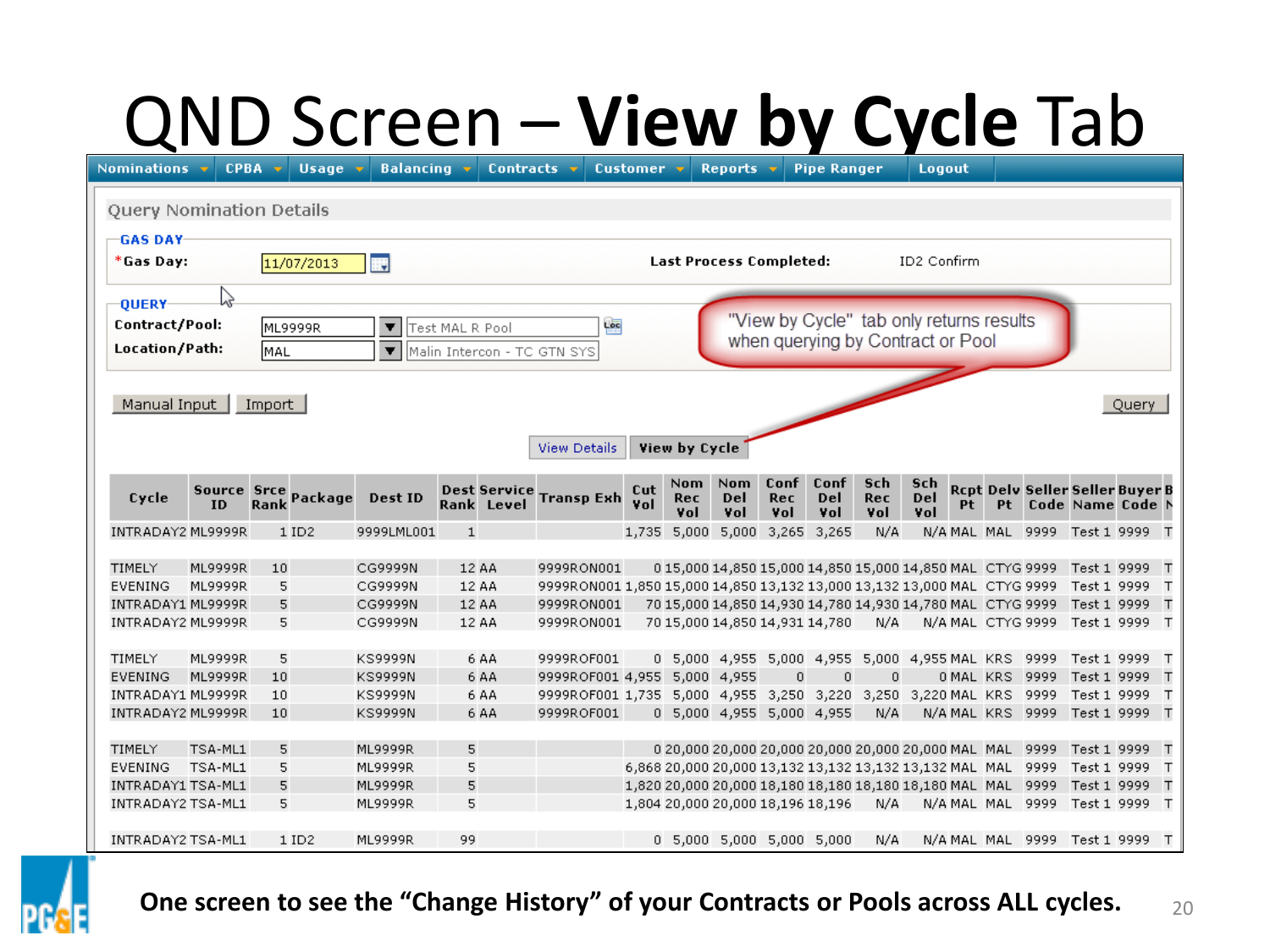- Takeaways…
	- Rank ANY nom, at ANY time, for ANY reason
	- We follow your rank!
	- No more 2-party noms with transport
	- New "Portal" screen to better manage your noms
	- With great power comes great responsibility
- Appendix 1: "Quick Reference" on the most common cut codes and the ranking used

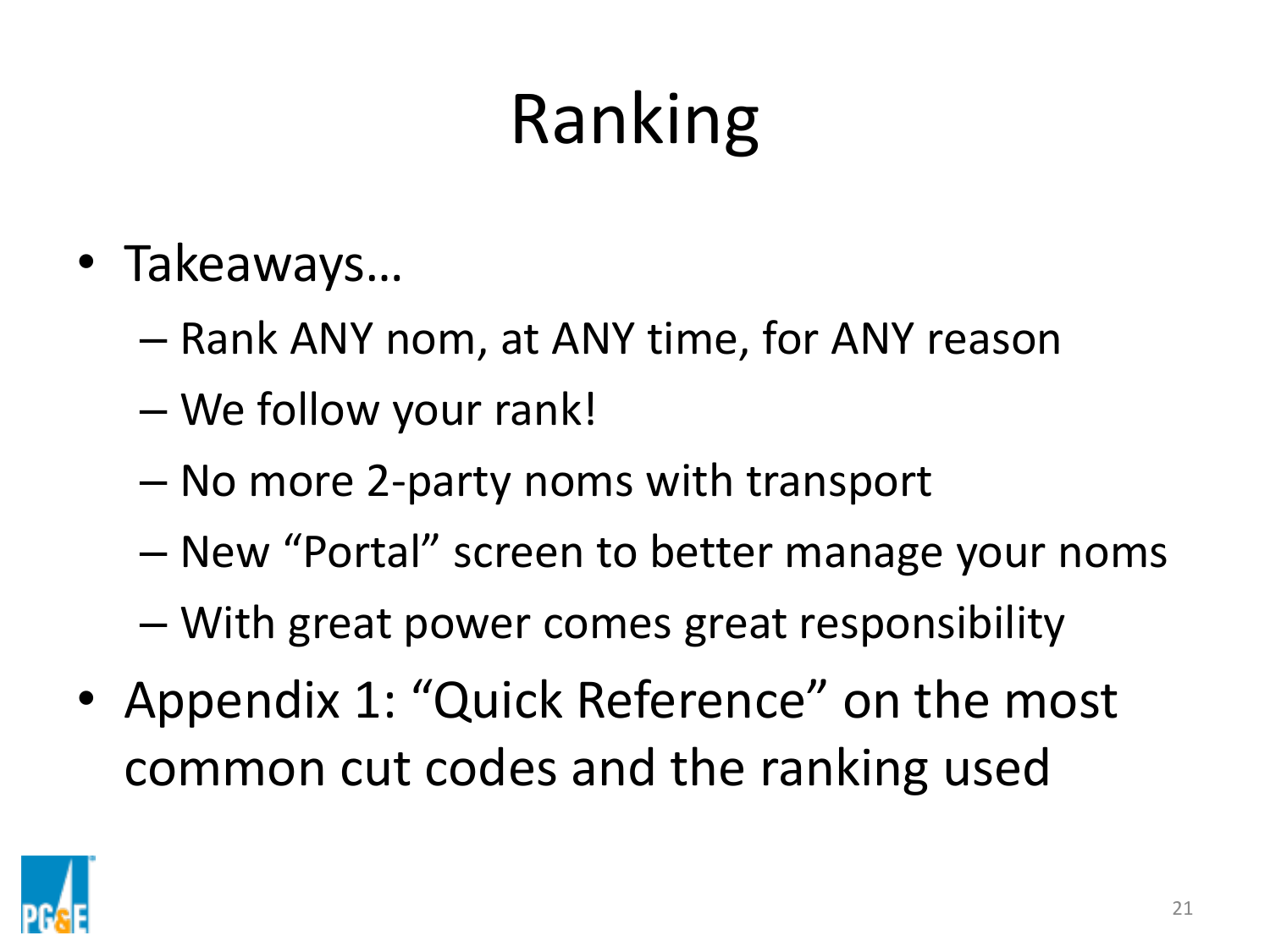## Ranking Implementation

- Please share this info with your team/backups
- New code changes will be effective on the morning of October 16
- So, Gas Day October 16 Timely and Evening cycles will be processed the "Old Way" while ID1 and ID2 cycles will follow your rankings ("New Way")
- CGT Scheduling will be staffed to help
- Contact us if you need us…
	- Helpline: 800-343-4743 option 2
	- AIM: CGTScheduling1

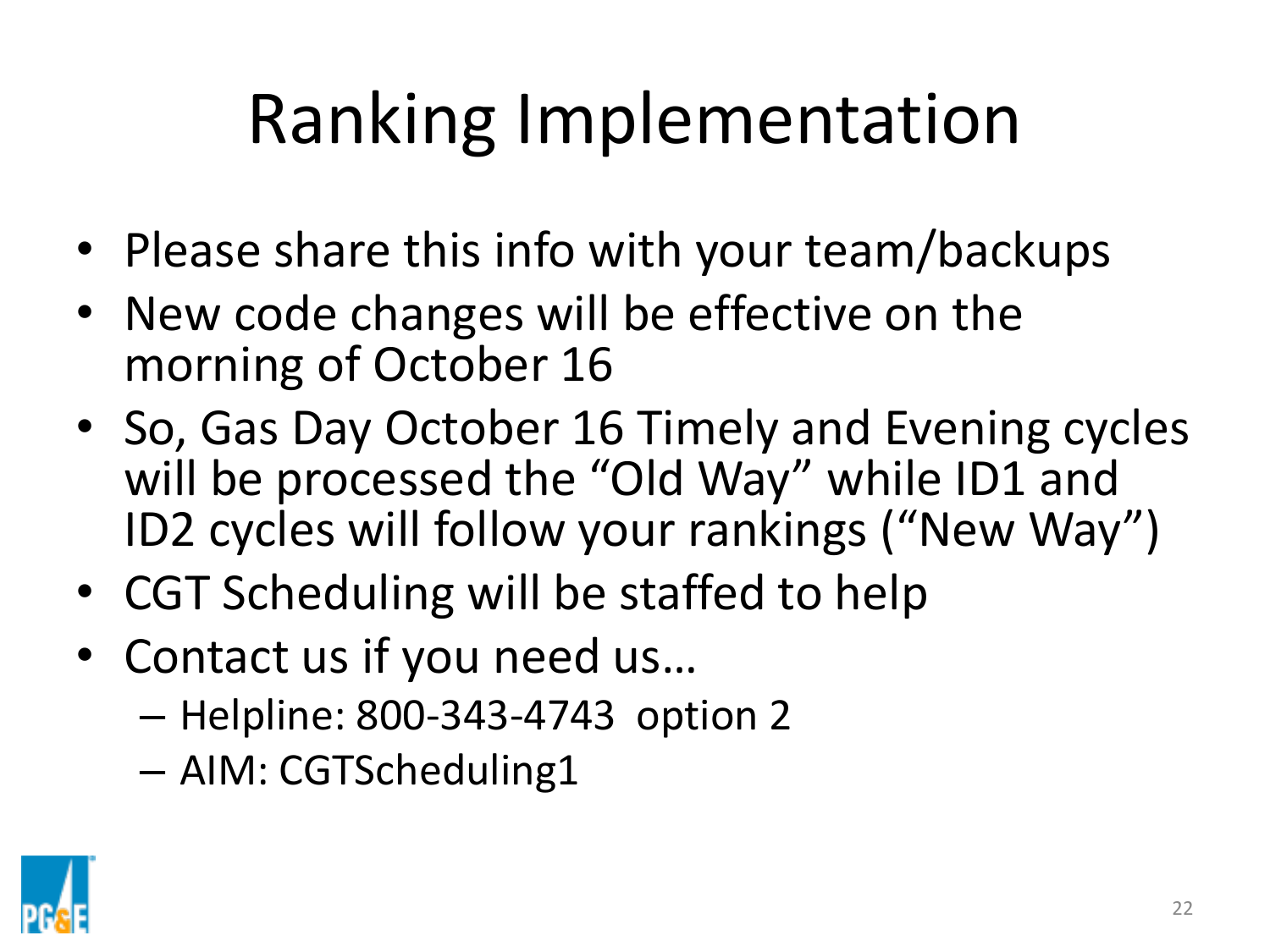## Closing Comments

- Lots accomplished since 2012 "Voice of the Customer" Meeting
	- E-mail cut reports
	- More columns of data on nom query screens
	- New 502 Report format
	- Changed how reports are requested & viewed
	- Redesigned the Pipe Ranger front page
	- Starting in September, Pipe Ranger shows the PG&E Storage Inventory Level

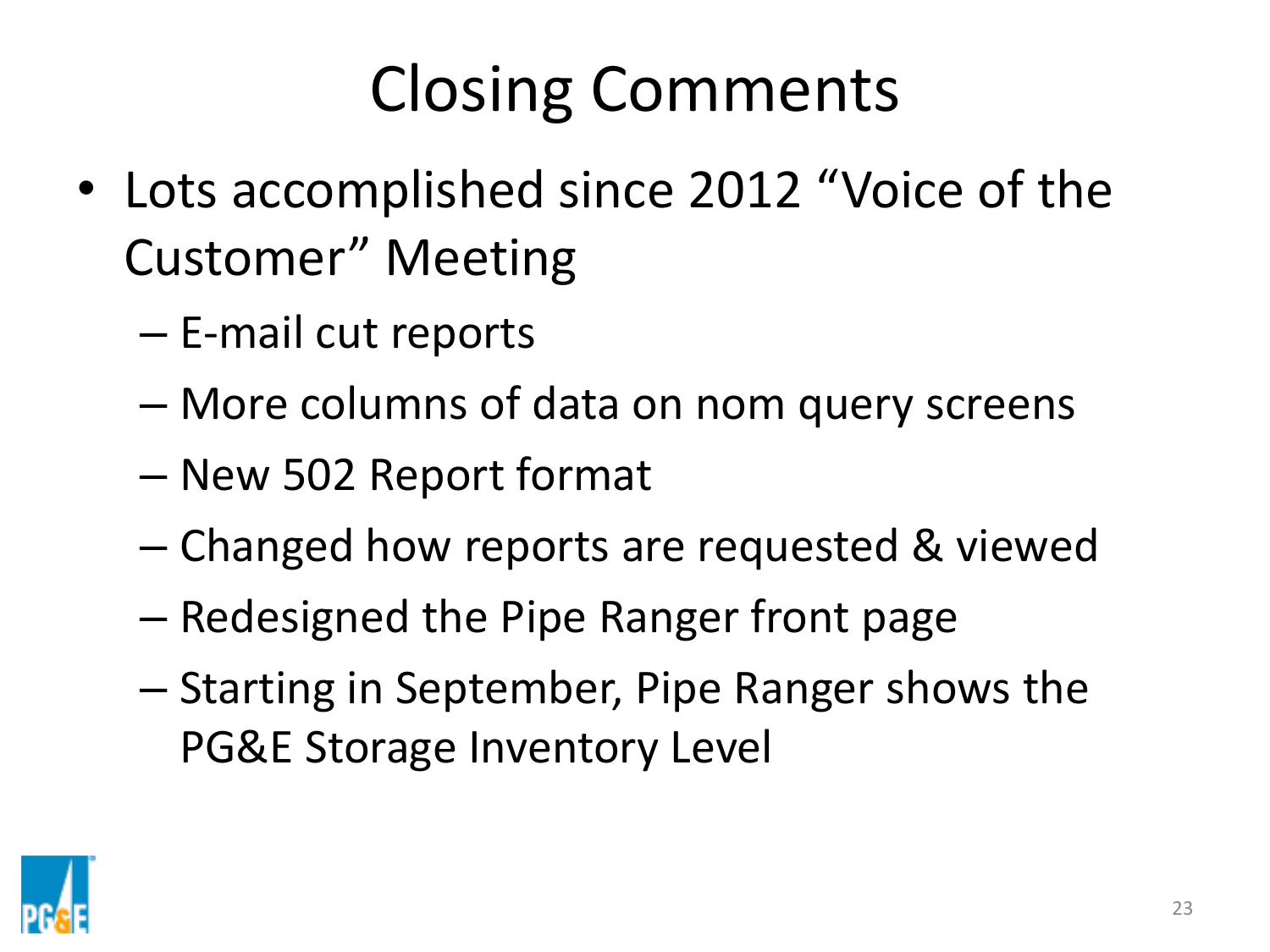## Closing Comments

• Still more items on the list. Watch for new logo:



• It's a challenge to all of us - we're always open to hearing your ideas of "What will it take?"

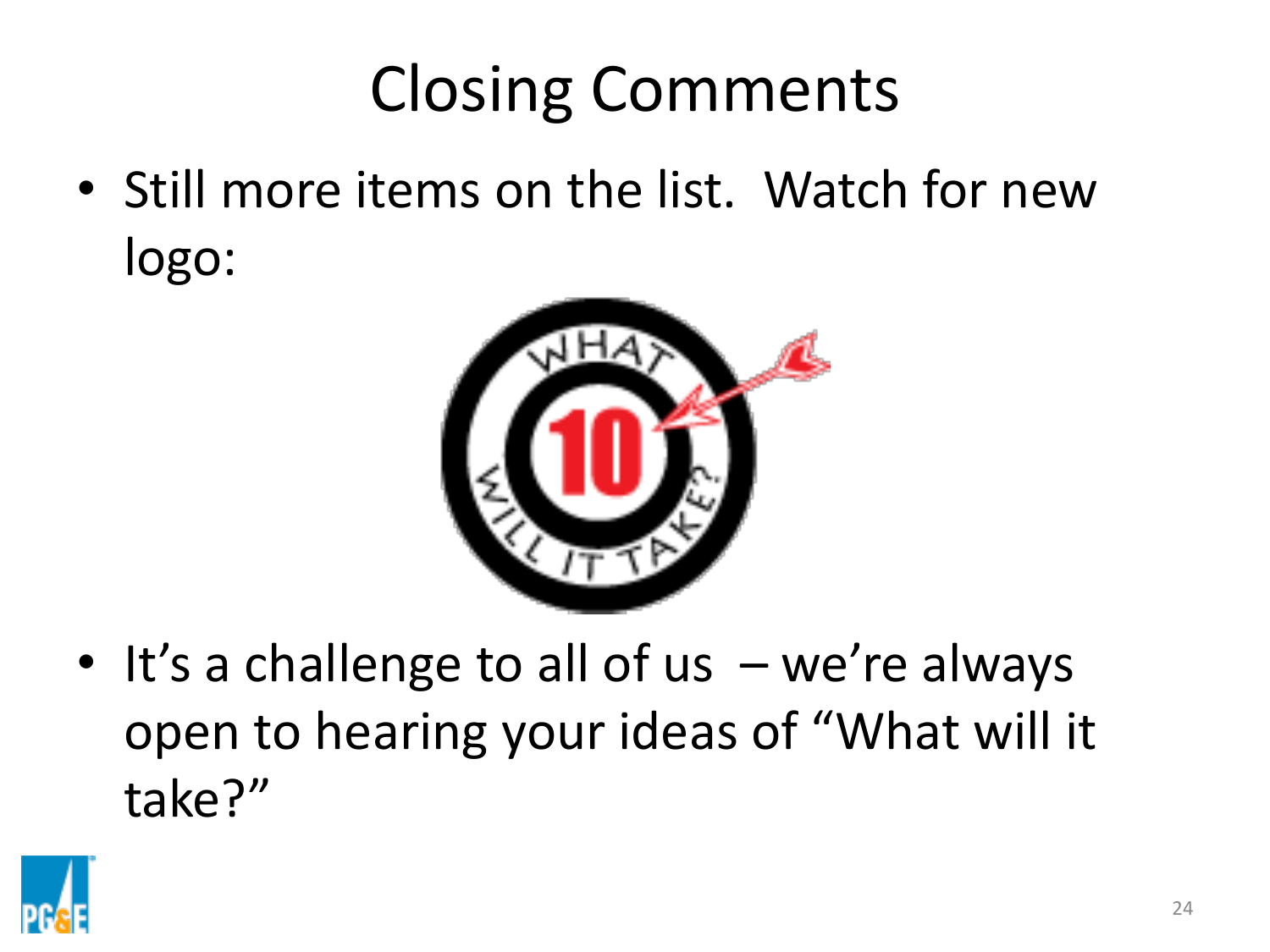## Closing Comments

#### What's next?

#### – Pipe Ranger: New Cycle Indicator



#### – INSIDE*tracc*: Fix "Locked Out" Nominations!

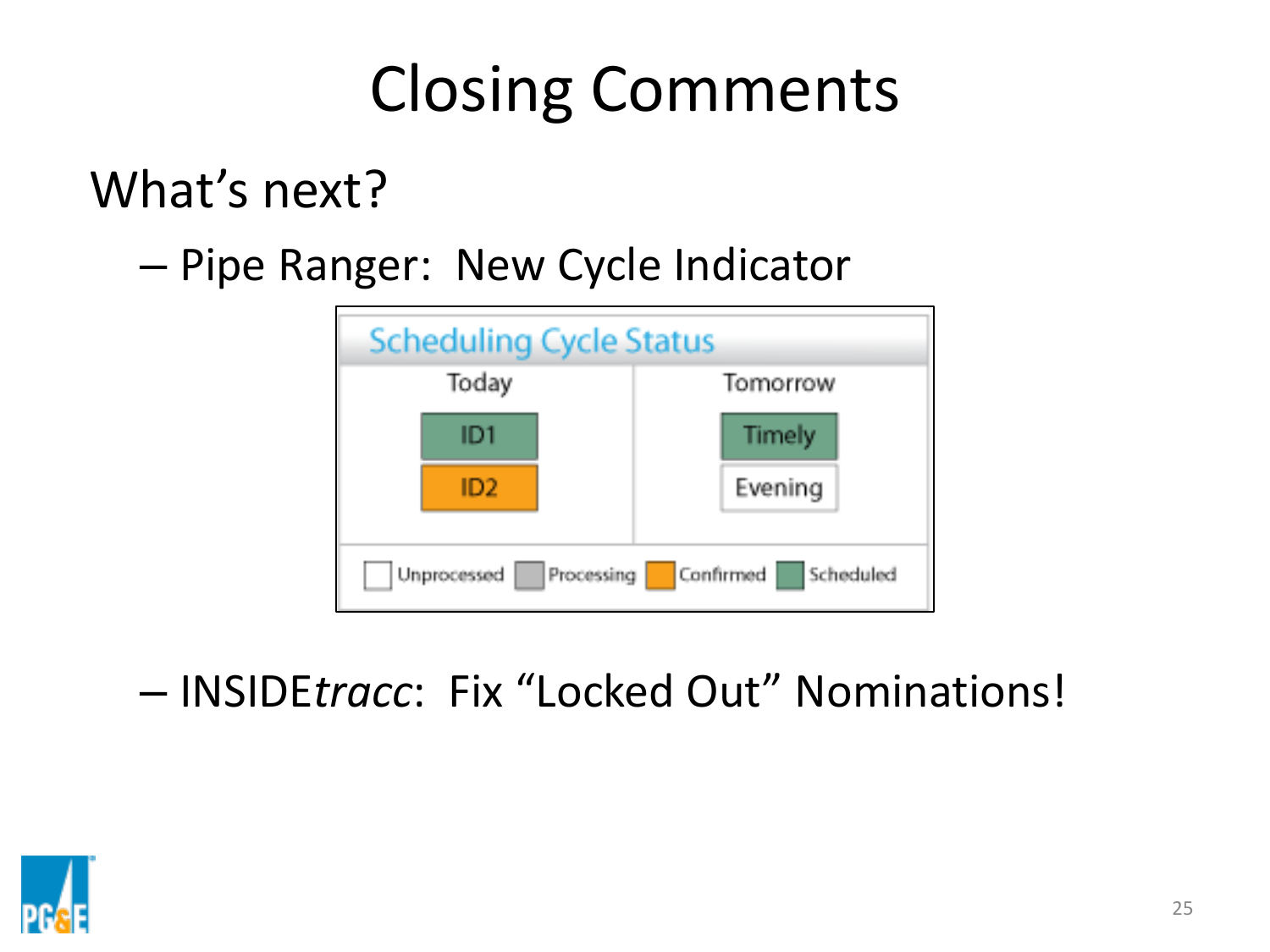#### **Appendix 1 ― Common Cut Codes and the Ranking Used**

| <b>Cut Code</b> | <b>Description</b>                                                                                                                                                                     | <b>Ranking Used</b> |
|-----------------|----------------------------------------------------------------------------------------------------------------------------------------------------------------------------------------|---------------------|
| Imbal-01        | This is a pool balancing cut due to a supply shortage upstream and follows the Seller's<br>Destination Rank.                                                                           | <b>Dest Rank</b>    |
| Imbal-02        | This is a pool balancing cut due to insufficient market downstream and follows the Buyer's<br>Source Rank.                                                                             | Source Rank         |
| Intrcon-01      | This is a pool balancing cut resulting from an Intrcon-03 cut upstream, and follows the<br>Seller's Destination Rank when cutting their downstream market.                             | <b>Dest Rank</b>    |
| Intrcon-02      | This is a pool balancing cut resulting from an Intrcon-03 or Intrcon-04 cut downstream, and<br>follows the Buyer's Source Rank when cutting their upstream supply.                     | Source Rank         |
| Intrcon-03      | This is an Interconnect Limit cut and is applied at the transportation level and follows your<br>Source Rank.                                                                          | Source Rank*        |
| Intrcon-04      | This is an Interconnect Limit cut looking at On-System vs. Off-System nominations and will<br>follow your Destination Rank.                                                            | Dest Rank*          |
| Path-01         | This is a Path Limit cut and is applied at the transportation level and follows your Source<br>Rank.                                                                                   | Source Rank*        |
| Path-02         | This is a pool balancing cut resulting from a Path-01 cut downstream, and follows the<br>Buyer's Source Rank when cutting their upstream supply.                                       | Source Rank         |
| Path-03         | This is a pool balancing cut resulting from a Path-01 cut upstream, and follows the Seller's<br>Destination Rank when cutting their downstream market.                                 | <b>Dest Rank</b>    |
| OSD-01          | This is a pool balancing cut resulting from an OSD-02 downstream, and follows the Buyer's<br>Source Rank when cutting their upstream supply. Cut is due to a PG&E delivery constraint. | Source Rank         |
| OSD-02          | This is a TSA Downstream Limit cut (off-system) and generates an OSD-01 when cutting<br>your upstream supply.                                                                          | Source Rank         |
| SchVol-01       | This is an upstream interconnect cut at the TSA level, and follows your Destination Rank.                                                                                              | Dest Rank           |
| SchVol-02       | This is a pool balancing cut resulting from a SchVol-01 cut applied to all nominations<br>downstream of the TSA and follows the Seller's Destination Ranking.                          | <b>Dest Rank</b>    |
| SchVol-03       | Scheduled volumes unavailable from the upstream interconnect and nomination cut to<br>zero.                                                                                            | N/A                 |
| * New           |                                                                                                                                                                                        |                     |

**PGSE**